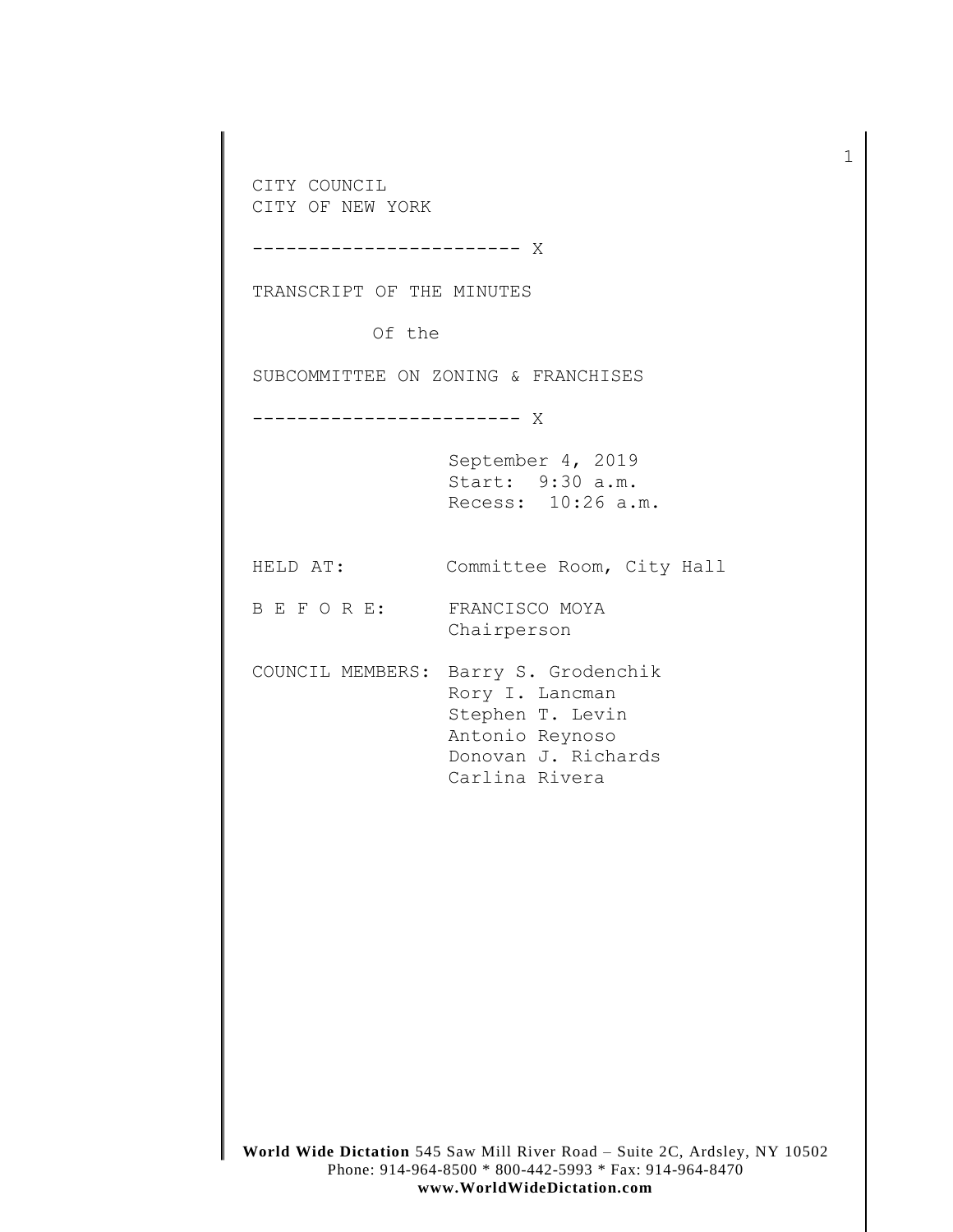## A P P E A R A N C E S (CONTINUED)

Frank St. Jacques Akerman LLP

Jay Goldstein Adam Sokol Jacob Shafron Community Board 8

Sheena Kang Policy Analyst Citizens Housing and Planning Council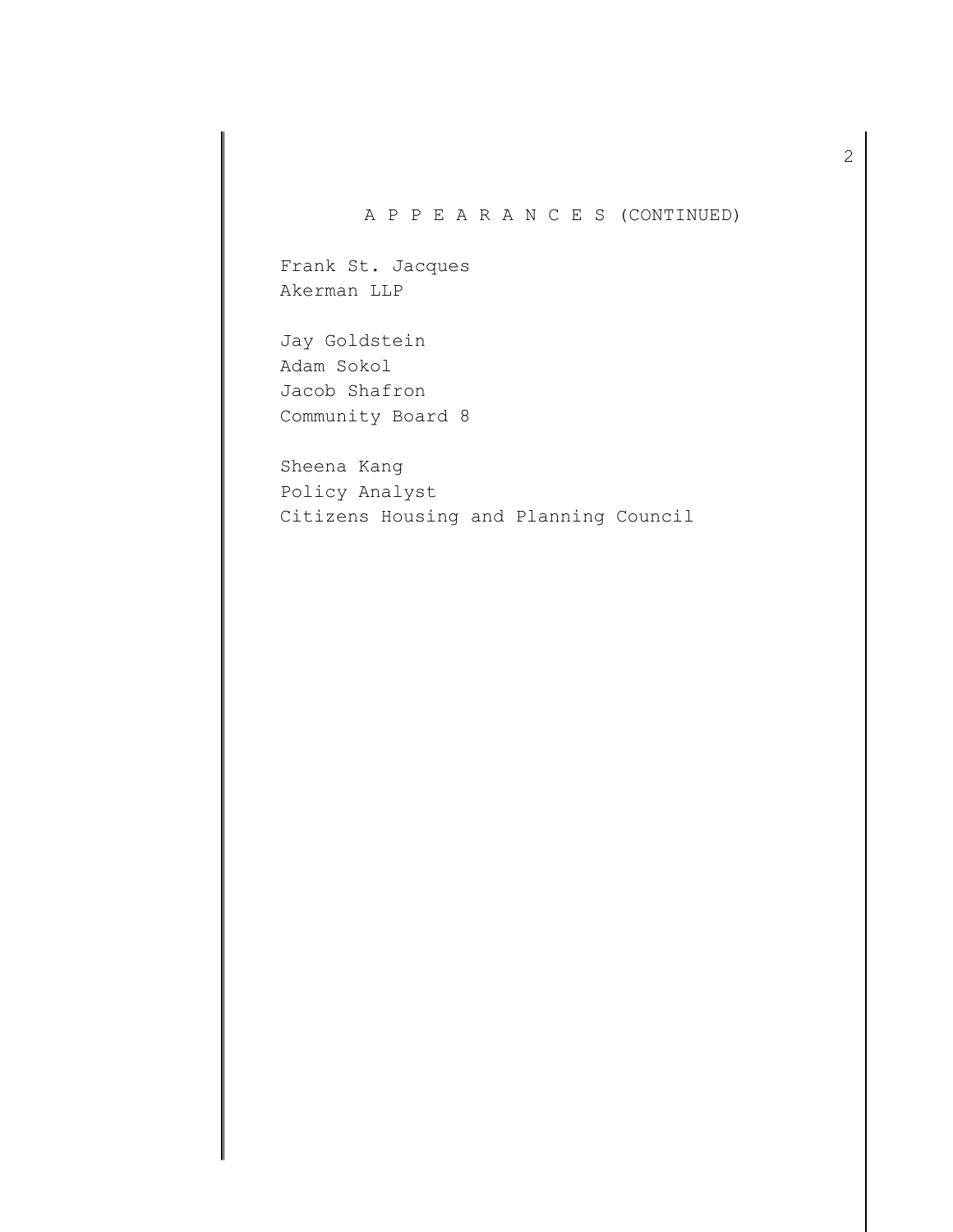1

2 3 4 5 6 7 8 9 10 11 12 13 14 15 16 17 18 19 20 21 22 23 24 25 Council Members Grodenchik, and Richards. If you are CHAIRMAN MOYA: This is the Zoning & Franchises Subcommittee, and today we are joined by here to testify, please fill out a speaker slip with the sergeant-at-arms indicating your full name, the application name or LU number and whether you are in favor or against the proposal. Today we are holding a hearing on LU 507, an application by Sabor Latino for a renewal application request for a four-year term approval for the continued operation of an unenclosed sidewalk café located at 9535 40<sup>th</sup> Road in Queens which includes 18 tables, gentlemen, 18 tables and 36 chairs and is located in my district. I want to now open the public hearing on this application but I'd like to also enter into record that we have received a letter from the applicant that is outlining certain commitments related to the operation of the café in response to community concerns and we will be moving forward with the vote a little later. I now will call the first panel. Oh, I'm sorry. Are there any other members of the public who wish to testify on this item? Seeing none, I now close this hearing on this application. We will now hear the preconsidered LU item for the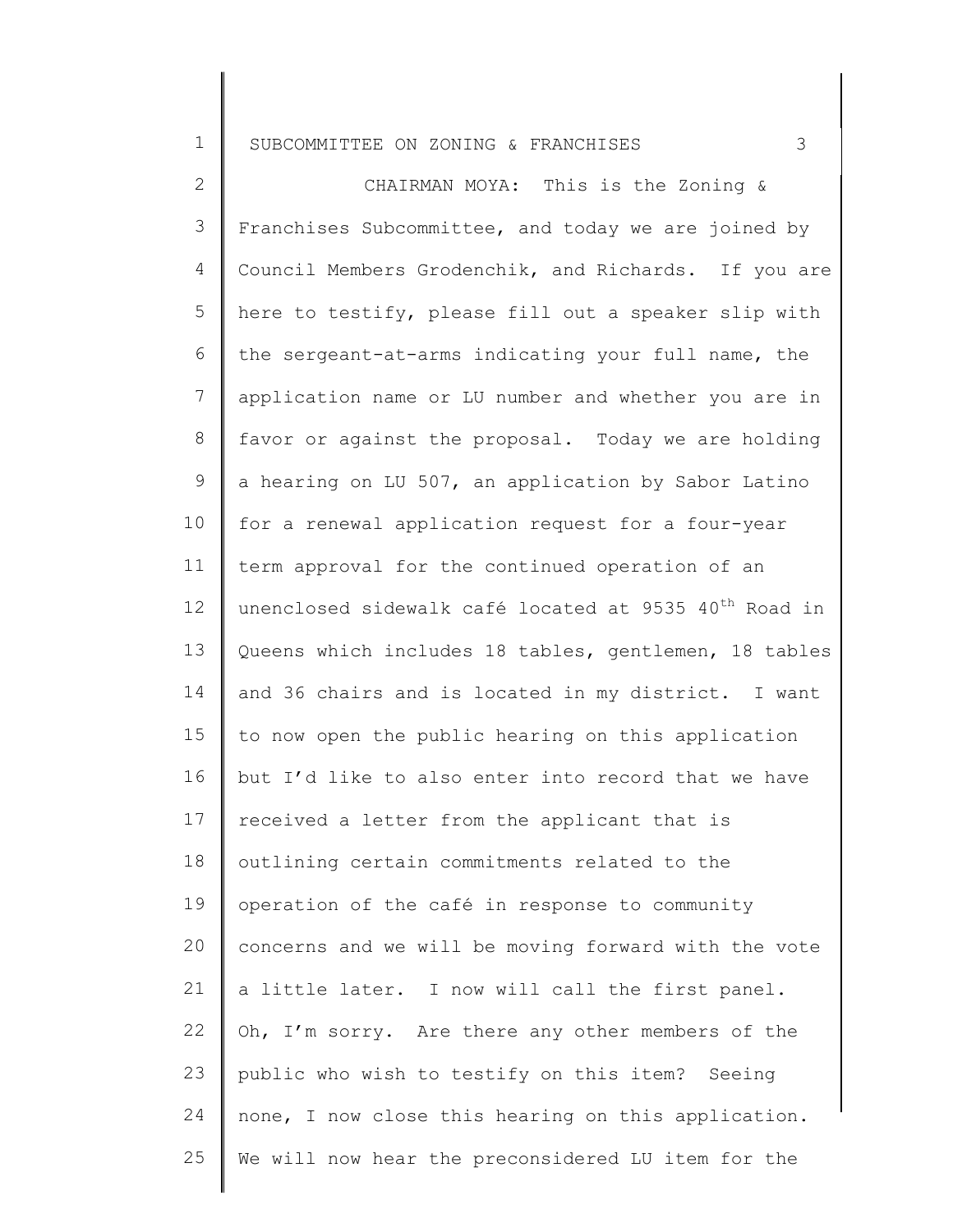| $\mathbf 1$ | SUBCOMMITTEE ON ZONING & FRANCHISES<br>4              |
|-------------|-------------------------------------------------------|
| 2           | 3513 Atlantic Avenue rezoning in Council Member       |
| 3           | Espinal's district in Brooklyn. The applicant seeks   |
| 4           | a zoning map amendment to establish a C2-4 commercial |
| 5           | overlay district within an existing R5 district along |
| 6           | the northern of Atlantic Avenue between Nichols and   |
| 7           | Grant Avenues. The proposal would facilitate the      |
| 8           | construction of a new one-story building with local   |
| $\mathsf 9$ | retail use at 3513 Atlantic Avenue. I now open the    |
| 10          | public hearing on this application, and I would like  |
| 11          | to call up Frank St. Jacques. Counsel, please swear   |
| 12          | in the panel.                                         |
| 13          | Counsel: Please state your name as part               |
| 14          | of your response. Do you swear or affirm that you     |
| 15          | swear to tell the truth, the whole truth and you will |
| 16          | answer all questions truthfully?                      |
| 17          | FRANK ST. JACQUES: Good morning, Frank                |
| 18          | St. Jacques. I do.                                    |
| 19          | Counsel: Thank you. You may begin.                    |
| 20          | FRANK ST. JACQUES: Thank you, good                    |
| 21          | morning Chair Moya and Committee members. Again, my   |
| 22          | name is Frank St. Jacques of Akerman LLP for the      |
| 23          | applicant. Excuse me, one moment. That's it, the      |
| 24          | applicant is Leemilt's Petroleum, Inc., the owner of  |
| 25          | 3513 Atlantic Avenue. This application is for a       |
|             |                                                       |

║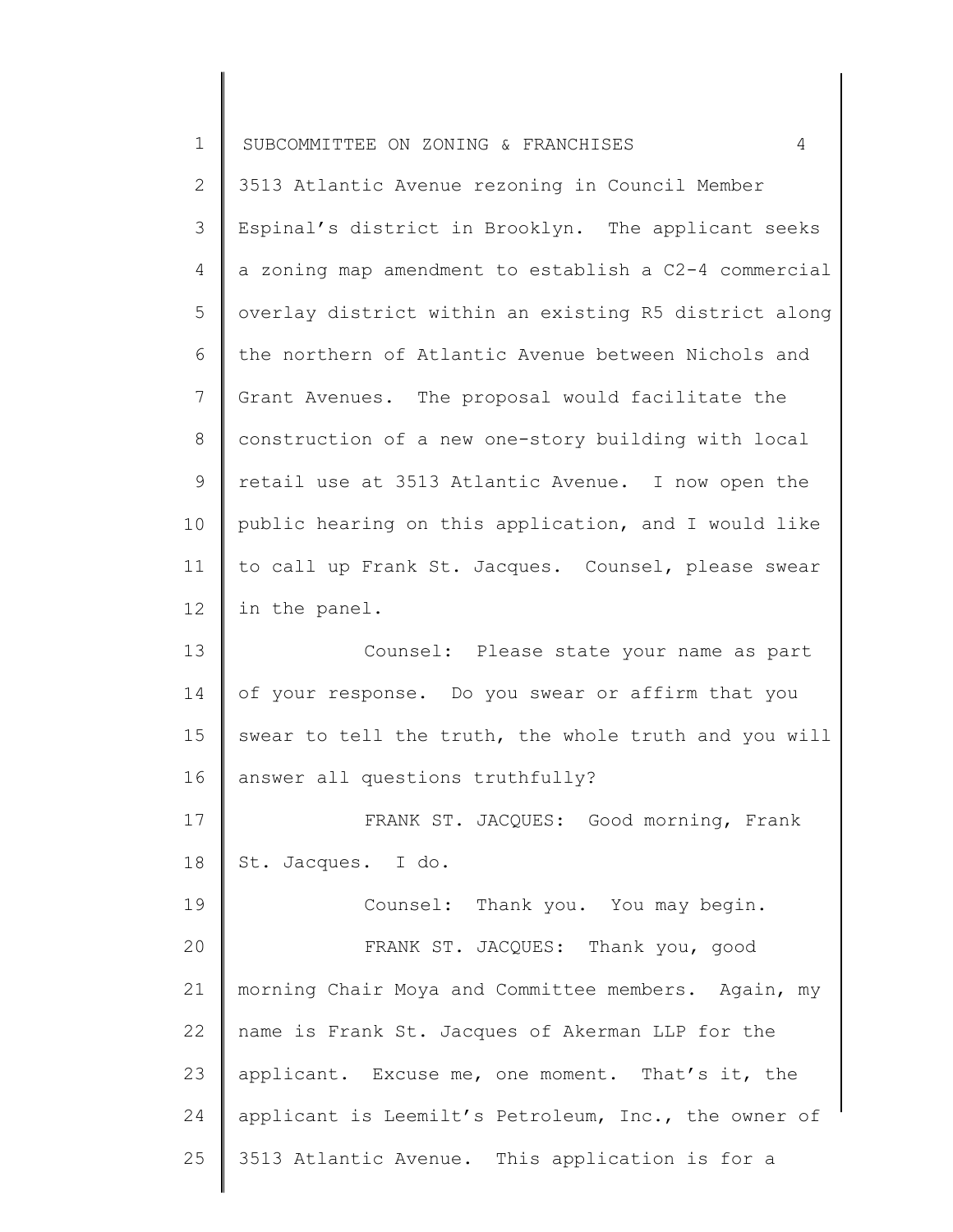2 3 4 5 6 7 8 9 10 11 12 13 14 15 16 17 18 19 20 21 22 23 24 25 zoning map amendment to add a C2-4 overlay in an existing R5 district on the north side of Atlantic Avenue between Nichols Avenue and Grant Avenue which would allow the redevelopment of the site with a new one-story commercial building. The rezoning area outlined in red in the slide consists of three tax slots with a combined area of approximately 24,000 sq. ft. 3513 Atlantic Avenue is shaded in red. The area was zoned R5 in 1961. The rezoning area is one block east of the boundary of the 2016 East New York rezoning that established mid-density, residential, commercial and mixed-use districts along Atlantic Avenue including C2-4 overlays within existing R5 and newly mapped R7-A zonings on Atlantic Avenue from Euclid Avenue to Lincoln Avenue. The surrounding area is characterized by a mix of low and mid-density residential uses. Commercial uses are concentrated along Atlantic Avenue and Fulton Street, one block to the north. The development site is an 18,760 sq. foot corner and interior lot. It is improved with two abutting one-story buildings occupied by a gas station with a car wash and a convenient store. The gas station use was permitted in the R5 district by a pre-1961 board of standards and appeals variance that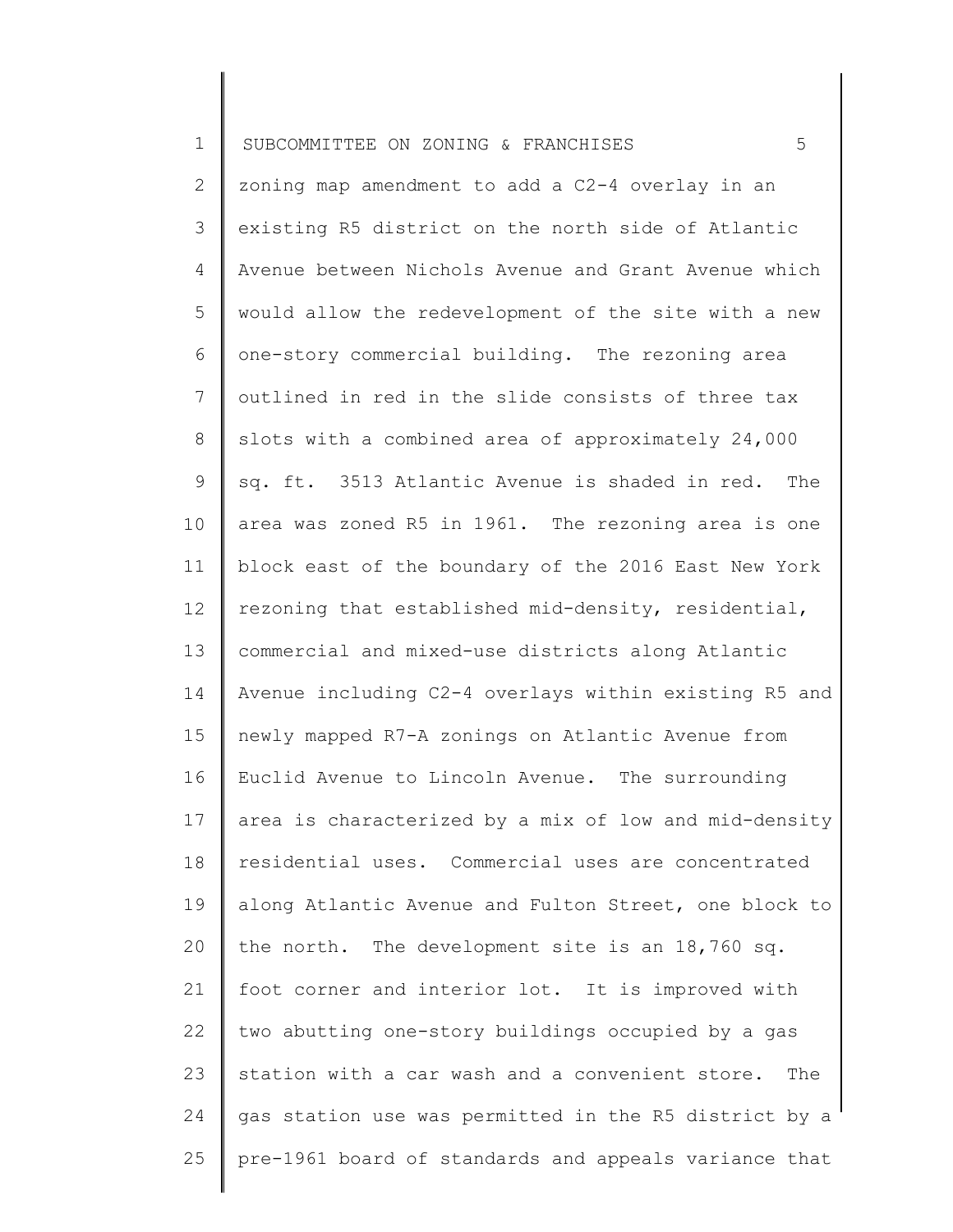| $\mathbf 1$     | 6<br>SUBCOMMITTEE ON ZONING & FRANCHISES              |
|-----------------|-------------------------------------------------------|
| 2               | was initially granted in 1955. The existing           |
| 3               | structures are not suitable for conversion to another |
| $\overline{4}$  | commercial use without significant structural         |
| 5               | alterations. The adjacent site that's also included   |
| 6               | in the proposed rezoning, 3485 Atlantic Avenue, is a  |
| $7\phantom{.0}$ | small one-story building occupied by a non-conforming |
| $8\,$           | auto sales business with an open sales lot. He was    |
| 9               | permitted in the R5 residential district also by BSA  |
| 10              | variance initially granted in 1959. There's a small   |
| 11              | tax lot, Lot 107, that's 625 sq. ft. It's a vacant    |
| 12              | unimproved interior lot that has no street frontage   |
| 13              | that is also included in the proposed rezoning just   |
| 14              | to make a clean zoning district boundary. 3485        |
| 15              | Atlantic Avenue, the auto sales lot, was included in  |
| 16              | the rezoning area because it has the same constraint  |
| 17              | as the development site. It can continue to operate   |
| 18              | as a non-conforming auto sales lot in the R5 district |
| 19              | but cannot be redeveloped to anything other than      |
| 20              | residential use without a zoning change or new BSA    |
| 21              | approval. The requested rezoning is to map a C2-4     |
| 22              | overlay in the existing R5 zoning district. As I      |
| 23              | mentioned, this is necessary to permit the            |
| 24              | development of new commercial use within the rezoning |
| 25              | area because the zoning resolution prohibits          |
|                 |                                                       |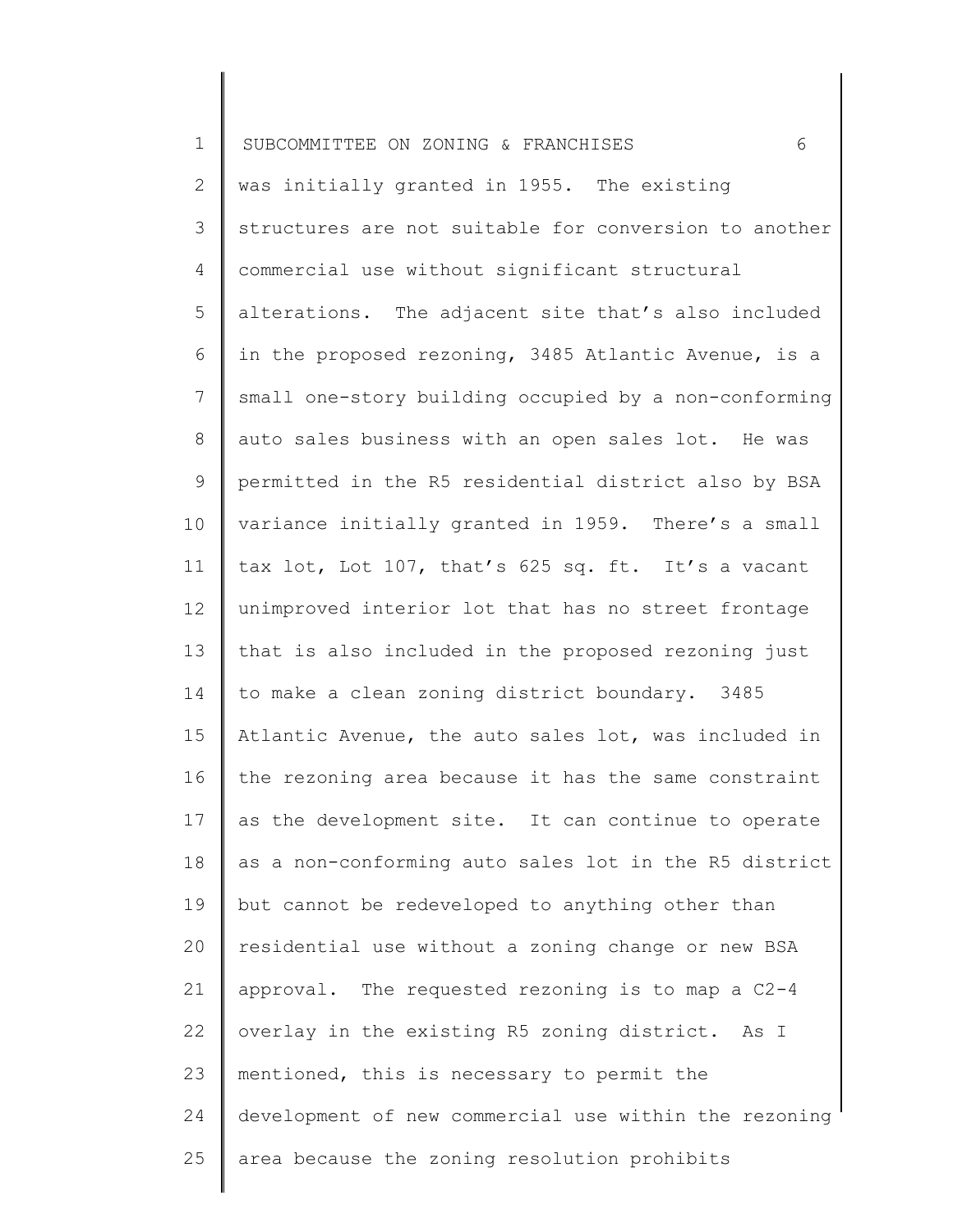| $\mathbf 1$    | $7\phantom{.0}$<br>SUBCOMMITTEE ON ZONING & FRANCHISES |
|----------------|--------------------------------------------------------|
| $\overline{2}$ | structural alterations to a building occupied by a     |
| 3              | non-conforming use. The existing gas station and car   |
| 4              | wash buildings cannot be converted to another          |
| 5              | commercial use without the rezoning because            |
| 6              | significant structural alterations would be required   |
| 7              | to accommodate such a new use. Note that the request   |
| 8              | for the rezoning for the C2-4 overlay does not change  |
| 9              | the underlying R5 zoning district. Subject to the      |
| 10             | rezoning, the applicant intends to redevelop the site  |
| 11             | with a new one-story commercial building for lease.    |
| 12             | The building would have approximately 9,800 sq. ft.    |
| 13             | of commercial floor area. That's about a .53 FAR and   |
| 14             | six unenclosed parking spaces. The one-story           |
| 15             | building would rise to a height of 19' and there's an  |
| 16             | illustrative rendering on the slide. We had met with   |
| 17             | the community district, community district 5, several  |
| 18             | times. They unfortunately didn't have a quorum but     |
| 19             | had indicated they would have recommended approval of  |
| 20             | this application. The Brooklyn borough president       |
| 21             | also recommended approval as has the City Planning     |
| 22             | Commission so I'm happy to answer any questions.       |
| 23             | CHAIRMAN MOYA: Thank you. Just a few                   |
| 24             | questions. How long has the current gas station auto   |
| 25             | body establishment been in place?                      |
|                |                                                        |

∥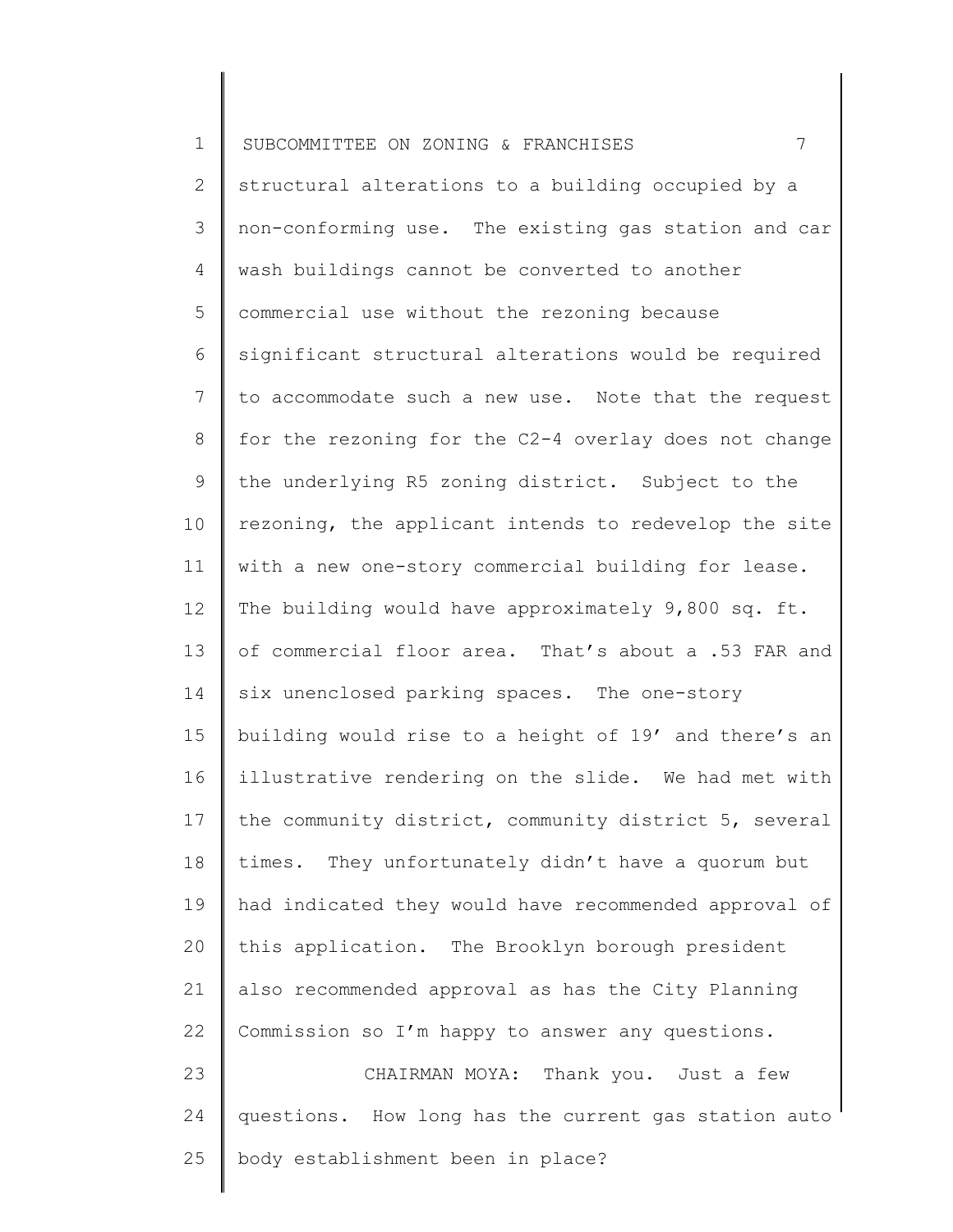2 3 4 5 FRANK ST. JACQUES: It's now closed. My understanding, I actually don't have the information with respect to the former gas station tenant. I can provide that to the Council.

6 7 8 CHAIRMAN MOYA: And did the owner consider any alternatives for redevelopment of this property, such as housing?

9 10 11 12 13 14 15 FRANK ST. JACQUES: They had not. This is Lettmilt's Petroleum, the owner of the site, is a subsidiary of Getty Realty Corp. They are a real estate investment trust so their plan for site had been to redevelopment it with a new commercial use all along. They hadn't considered residential for his site.

16 17 CHAIRMAN MOYA: And is the, what type of retail will you be seeking for the location?

18 19 20 21 22 23 24 25 FRANK ST. JACQUES: So subject to the rezoning and other variables, there is a lease with a national auto parts retailer. You can see in the rendering, we've shown illustratively, but based on the nature of the existing uses along this portion of Atlantic Avenue, there are a number of auto related uses so the applicant believes that this auto parts retailer would be a good fit.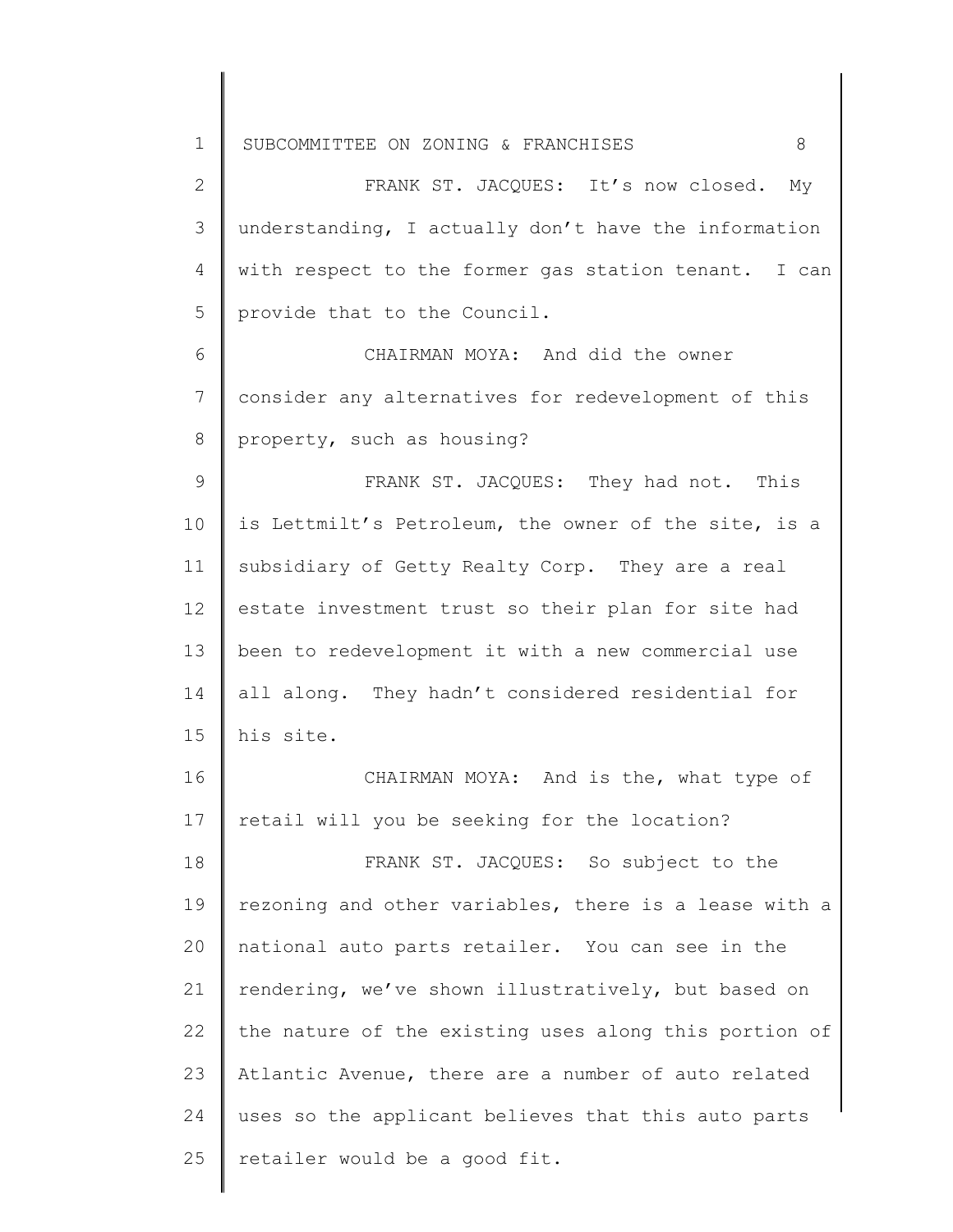2 3 4 5 CHAIRMAN MOYA: Okay, and is the property owner on the other side of the rezoning area aware of this application and if they are, are they supportive?

6 7 8 9 10 11 12 13 14 15 16 17 18 19 20 21 22 23 24 FRANK ST. JACQUES: So, we haven't done any direct outreach to the adjacent owner. I will note that we haven't received any concerns or complaints from the Community Board or the local Council Member who we've also met with. Just to b e clear, that site, although it's within the rezoning area, can continue unaffected as a non-conforming use subject to the prior BSA variance in the rules regarding nonconforming uses so they can continue to maintain the status quo at their site but would benefit from the rezoning if they chose to redevelop or they could also develop as right, under the R5. CHAIRMAN MOYA: And does the applicant intend to retain Brooklyn based and MWB contractors for the construction? FRANK ST. JACQUES: So, the applicant hasn't made a specific commitment there both to the community board and the borough president. The applicant's indicated a willingness to do so and to

continue to be in touch with the community board and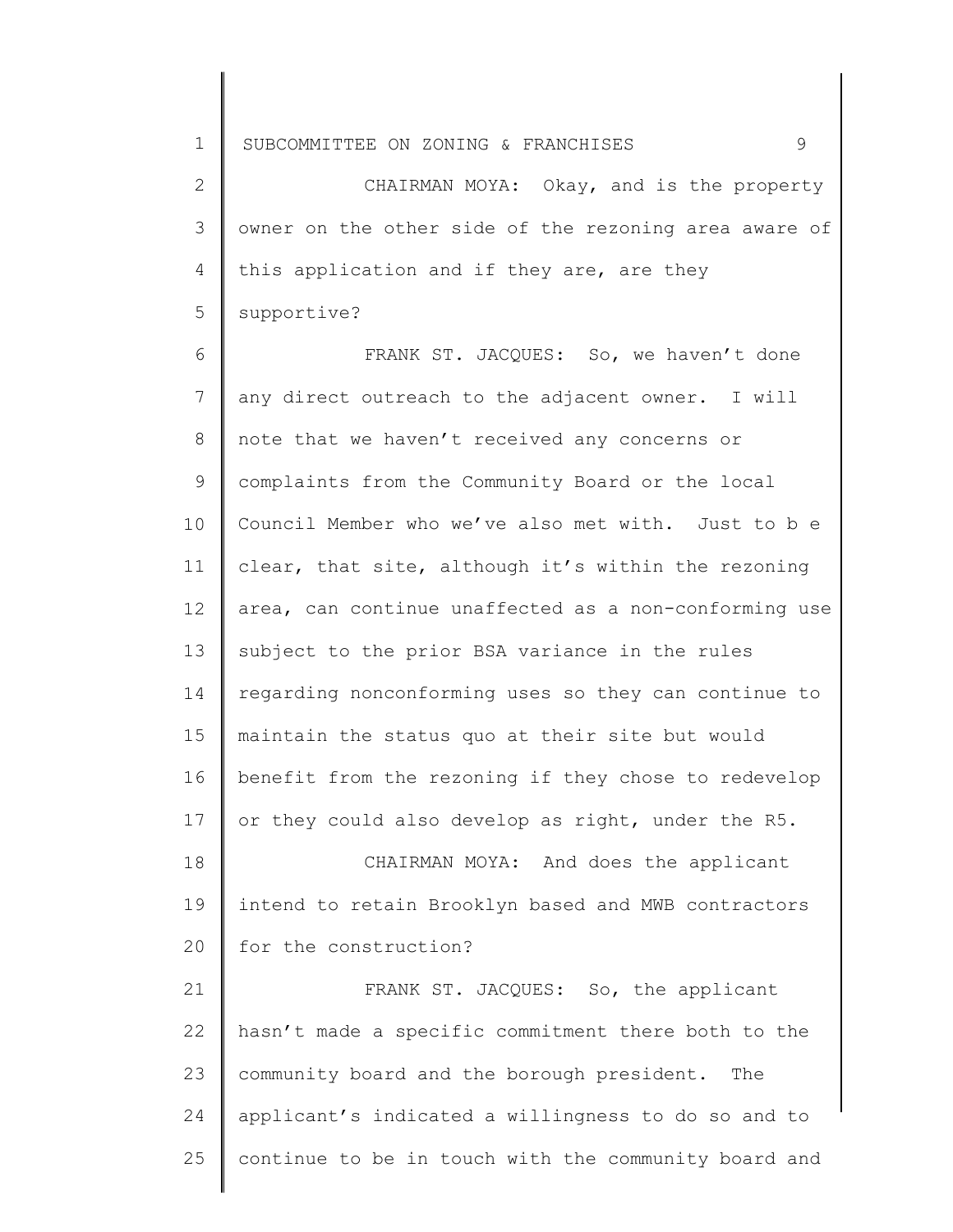1 2 3 4 5 6 7 8 9 10 11 12 13 14 15 16 17 18 19 20 21 22 23 24 SUBCOMMITTEE ON ZONING & FRANCHISES  $10$ the borough president. The site will ultimately be constructed, built-out by the commercial tenant so the applicant/owner of the site will maintain contact with the community board, the borough president, and the local council member to facilitate that conversation. CHAIRMAN MOYA: And, last question, will the applicant look to follow the borough president's recommendations regarding street safety and sustainability? FRANK ST. JACQUES: So, a note that the site as it currently exists, it's essentially a, there's really no sidewalk. There's no pedestrian condition. It's essentially one large curb cut where vehicles can come in and out. The proposed site plan would actually create a sidewalk, increasing pedestrian safety, but it would only be two 12' wide curb cuts so as planned, there will be a large increase in pedestrian safety but the applicant will also consider implementing further measures as necessary based on the borough president's recommendations and any input from the local council member or the community board.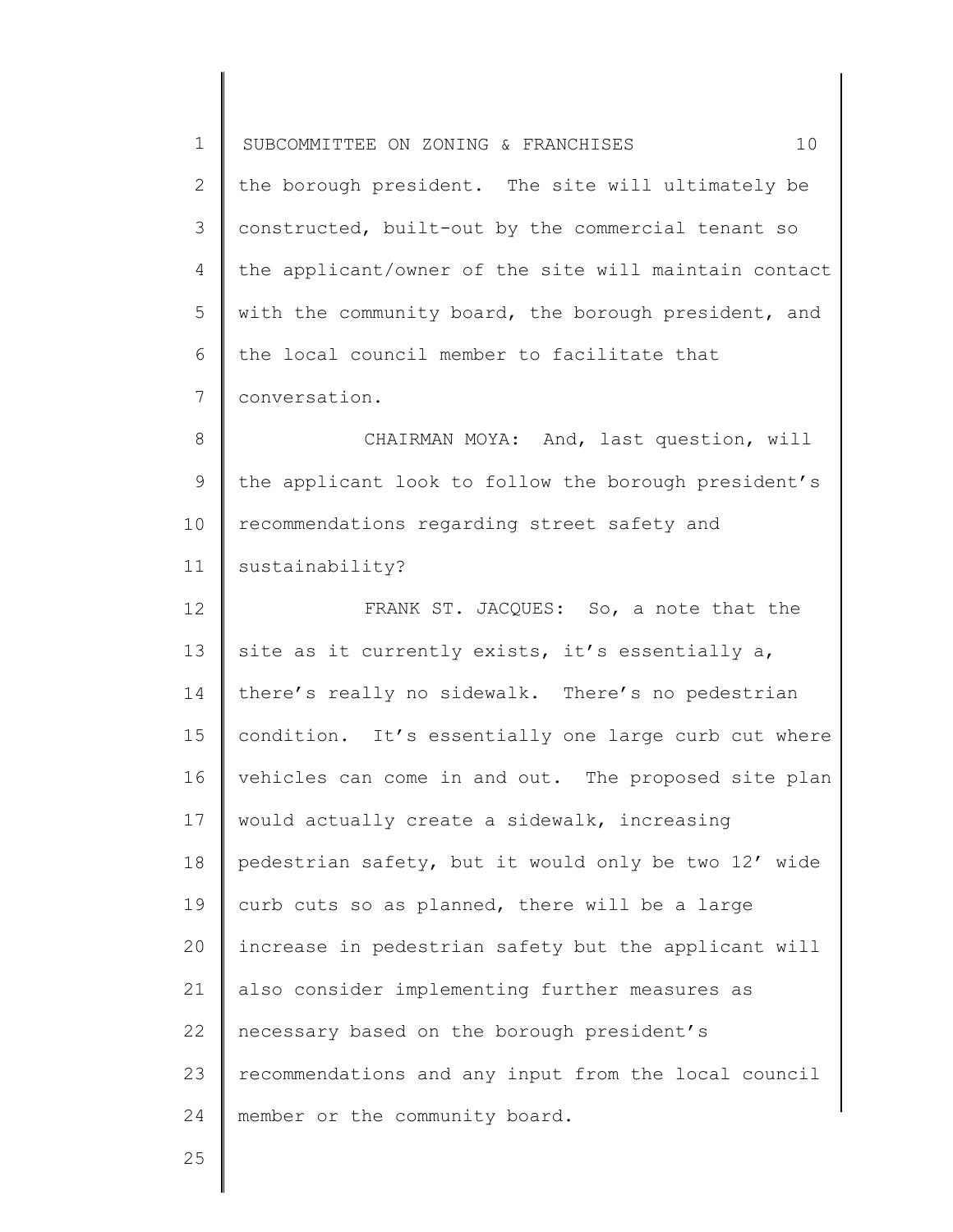| 1            | 11<br>SUBCOMMITTEE ON ZONING & FRANCHISES            |
|--------------|------------------------------------------------------|
| $\mathbf{2}$ | CHAIRMAN MOYA: Great, thank you very                 |
| 3            | much for your testimony today.                       |
| 4            | FRANK ST. JACQUES: Thank you.                        |
| 5            | CHAIRMAN MOYA: Are their any other                   |
| 6            | members of the public who wish to testify? Seeing    |
| 7            | none, I now close the public hearing on this         |
| 8            | application and now we will move to our votes. Today |
| 9            | we will vote to approve LU 507, the Sabor Latino     |
| 10           | Café, heard today by this subcommittee. I am in      |
| 11           | support of this application for a sidewalk café      |
| 12           | renewal, but I'd also like to acknowledge that we've |
| 13           | been joined by Council Member Lancman and Council    |
| 14           | Member Rivera. I now call for a vote to approve LU   |
| 15           | 507. Will Counsel please call the roll?              |
| 16           | COUNSEL: Chair Moya?                                 |
| 17           | CHAIRMAN MOYA: Aye.                                  |
| 18           | COUNSEL: Council Member Richards?                    |
| 19           | COUNCIL MEMBER RICHARDS: Aye.                        |
| 20           | COUNSEL: Council Member Lancman?                     |
| 21           | COUNCIL MEMBER LANCMAN: Aye.                         |
| 22           | COUNSEL: Council Member Grodenchik?                  |
| 23           | COUNCIL MEMBER GRODENCHIK: Aye.                      |
| 24           | COUNSEL: Council Member Rivera?                      |
| 25           | COUNCIL MEMBER RIVERA: Aye.                          |
|              |                                                      |

 $\begin{array}{c} \hline \end{array}$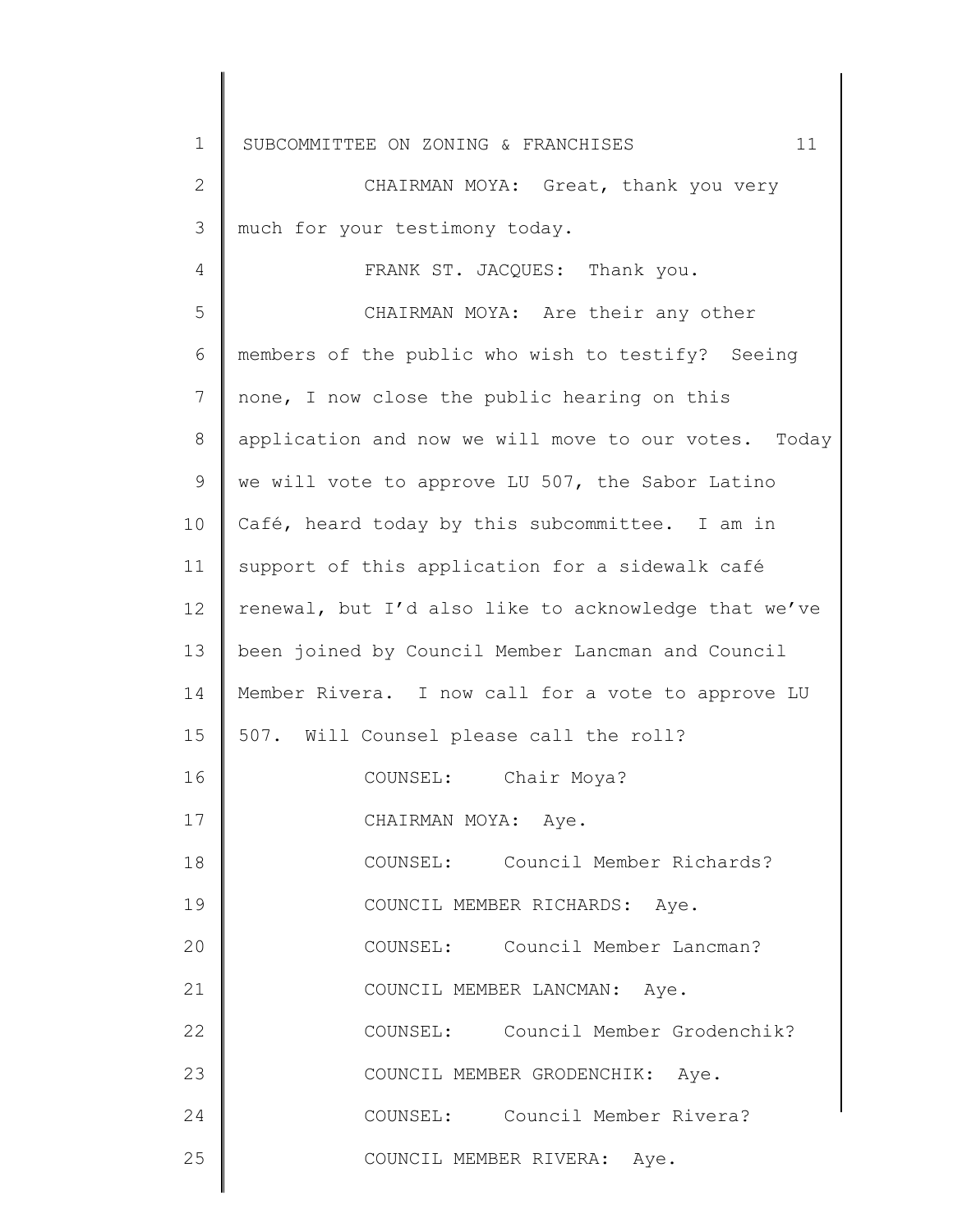|  | 1 SUBCOMMITTEE ON ZONING & FRANCHISES |  |  |  |  |  |
|--|---------------------------------------|--|--|--|--|--|
|--|---------------------------------------|--|--|--|--|--|

2 3 4 5 6 7 8 9 10 11 12 13 14 15 16 17 18 19 20 21 22 23 24 25 COUNSEL: The vote will remain open. CHAIRMAN MOYA: Thank you, we will now move to hear LU numbers 508 and 509 for the Kew Gardens Hills Rezoning related to property in Council Member Lancman's district in Queens. This is a rezoning application by Queens Community Board 8, seeking approval for a zoning map amendment to rezone portions of the existing R-2 district to R2X district as well as a related zoning text amendment to allow such districts to be mapped in Queens Community District 8. There is no specific development associated with this rezoning. The proposal would establish contextual bulk regulations in order to maintain the existing built character of the rezoning area and I now the public hearing on this application and I'd like to turn it over to Council Member Lancman for some remarks. COUNCIL MEMBER LANCMAN: Thank you, Mr. Chairman and thank you to the members of the committee who are here this morning to hear testimony on this proposal. I'm very pleased that the Kew Gardens Hills rezoning is being heard today. I'm proud to shepherd this rezoning through the Council and stand in support of the application made by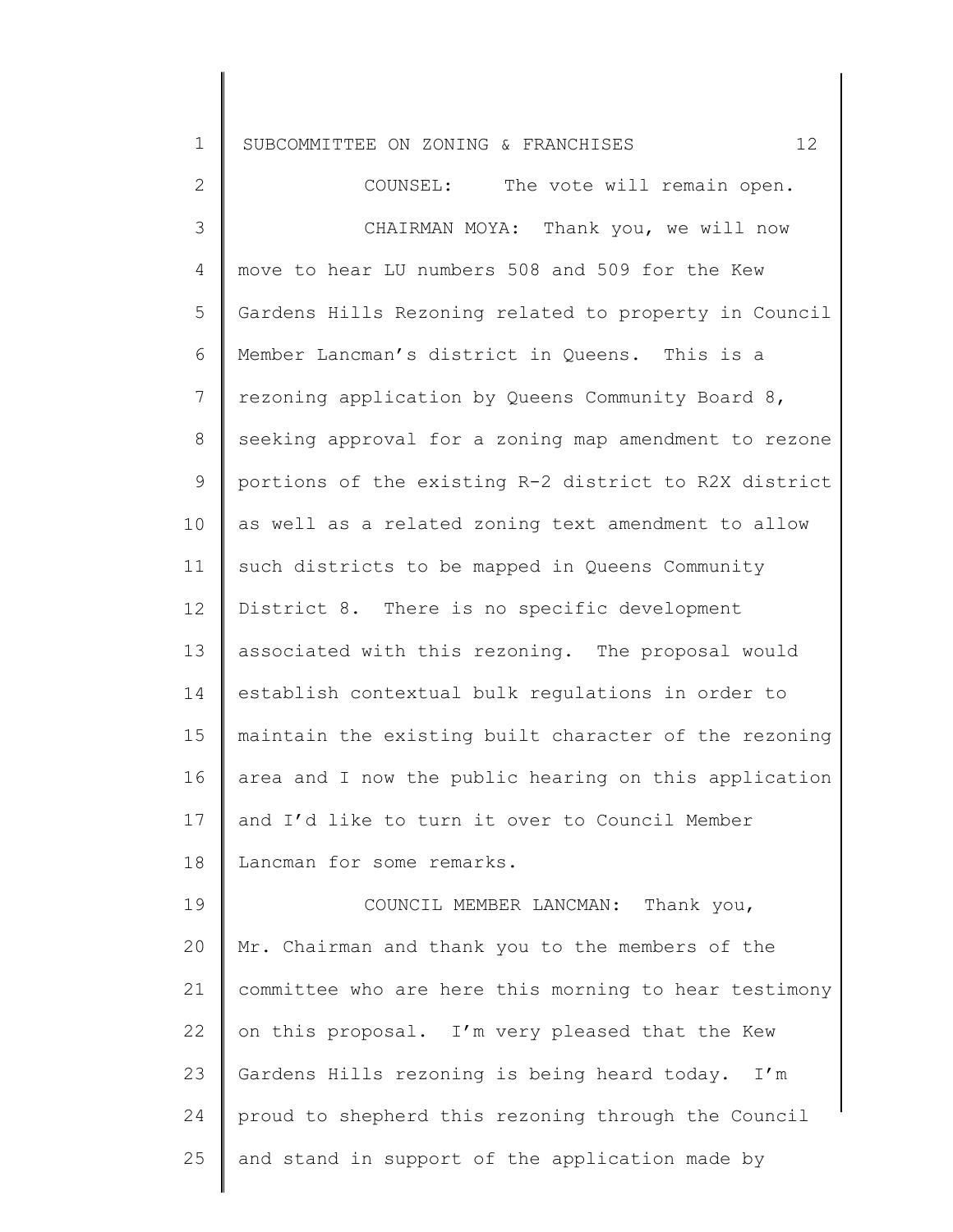| $\mathbf 1$     | 13<br>SUBCOMMITTEE ON ZONING & FRANCHISES             |
|-----------------|-------------------------------------------------------|
| $\overline{2}$  | Queens Community Board 8 and endorsed by the Kew      |
| 3               | Gardens Hills civil association to rezone Kew Gardens |
| $\overline{4}$  | Hills, portions of it, from an R-2 district to an     |
| 5               | R2X district. This restricting will increase the      |
| 6               | floor area ratio impacting about 400 homes in my      |
| $7\phantom{.}$  | district. This rezoning will give property owners     |
| 8               | the flexibility to expand their homes about 10' into  |
| 9               | their backyards and 3' on each side allowing them to  |
| 10              | develop larger single-family homes to accommodate     |
| 11              | their growing families. This change is necessary for  |
| 12              | this growing community. The high cost of living in    |
| 13              | New York City continues to push families to Long      |
| 14              | Island, Up-State and New Jersey in search of more     |
| 15 <sub>1</sub> | space at a lower cost. By approving this rezoning,    |
| 16              | New York City will provide a better incentive to      |
| 17              | native New Yorkers to remain in our City. I want to   |
| 18              | again thank the Chairman and all the members of the   |
| 19              | Subcommittee on Zoning & Franchises for conducting    |
| 20              | this hearing. Thank you.                              |
| 21              | CHAIRMAN MOYA: Thank you Council Member               |
| 22              | Lancman. I now would like to call us the next panel   |
| 23              | which is Jay Goldstein, Adam Sokol and Jacob Shafron. |
| 24              | Counsel, if you can please swear in the panel.        |
|                 |                                                       |

25

∥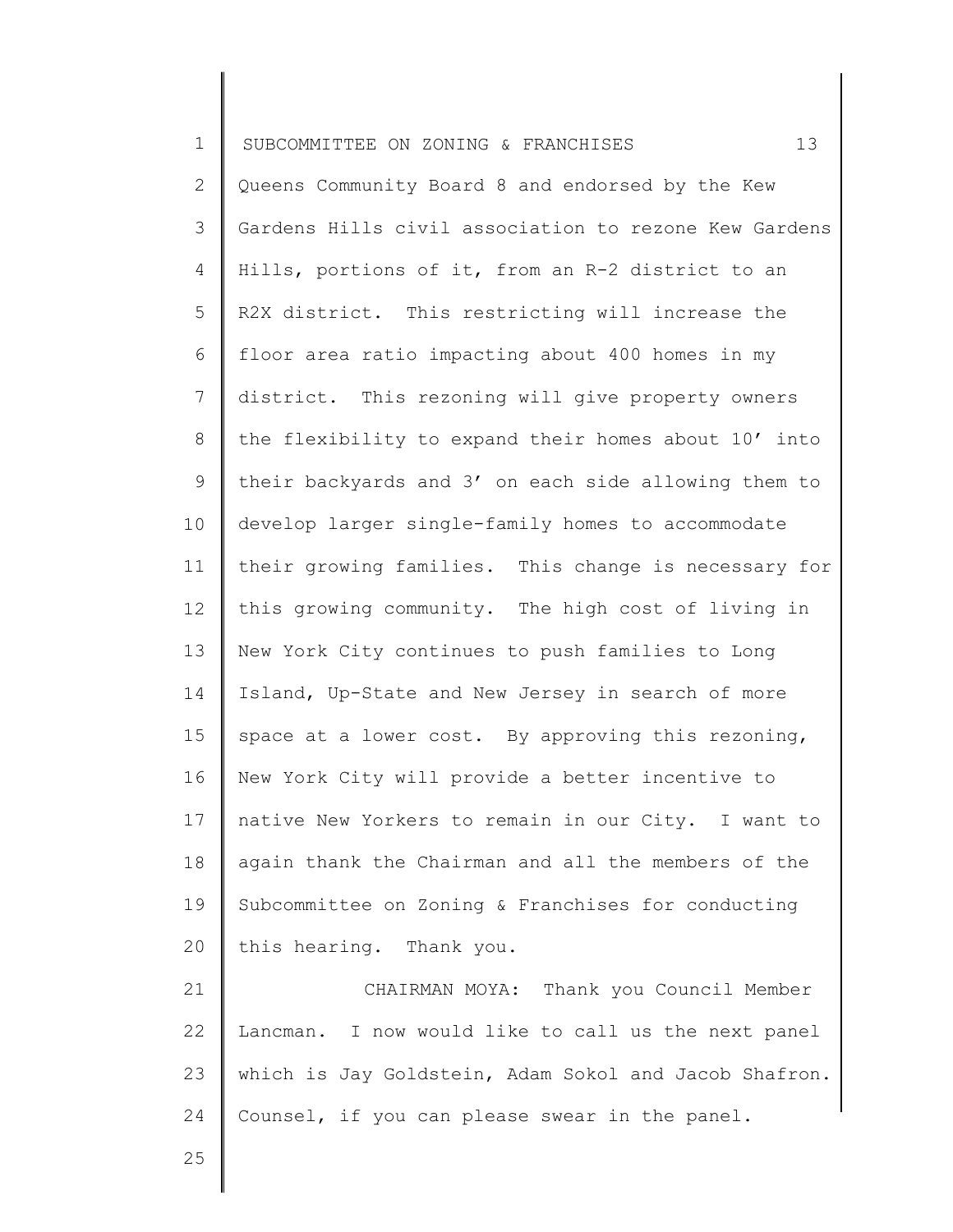1 2 3 4 5 6 7 8 9 10 11 12 13 14 15 16 17 18 19 20 21 22 23 24 25 SUBCOMMITTEE ON ZONING & FRANCHISES  $14$ COUNSEL: Please state your name as part of your response, do you swear or affirm that the testimony you are about to give will be the truth, the whole truth, and nothing but the truth and that you will answer all questions truthfully? JAY GOLDSTEIN: Jay Goldstein, I do. COUNSEL: Please make sure the speaker light is turned on. ADAM SOKOL: Adam Sokol, I do. JACOB SHAFRON: Jacob Shafron, I do. COUNSEL: Thank you. You may begin. JAY GOLDSTEIN: Good morning, thank you very much for having us today. My name is Jay Goldstein. I think the Council Members, especially Council Member Lancman for being here today. As Council Member Lancman did mention, this is a community driven application. I'm here today representing an interesting role. The Community Board, Community Board 8 in Queens as well as constituents within the neighborhood. With me is Adam Sokol and Jacob Shafron, two residents of the neighborhood who really spearheaded this grassroots movement, which is a unique rezoning in the City, spearheaded and really pushed forward by a group of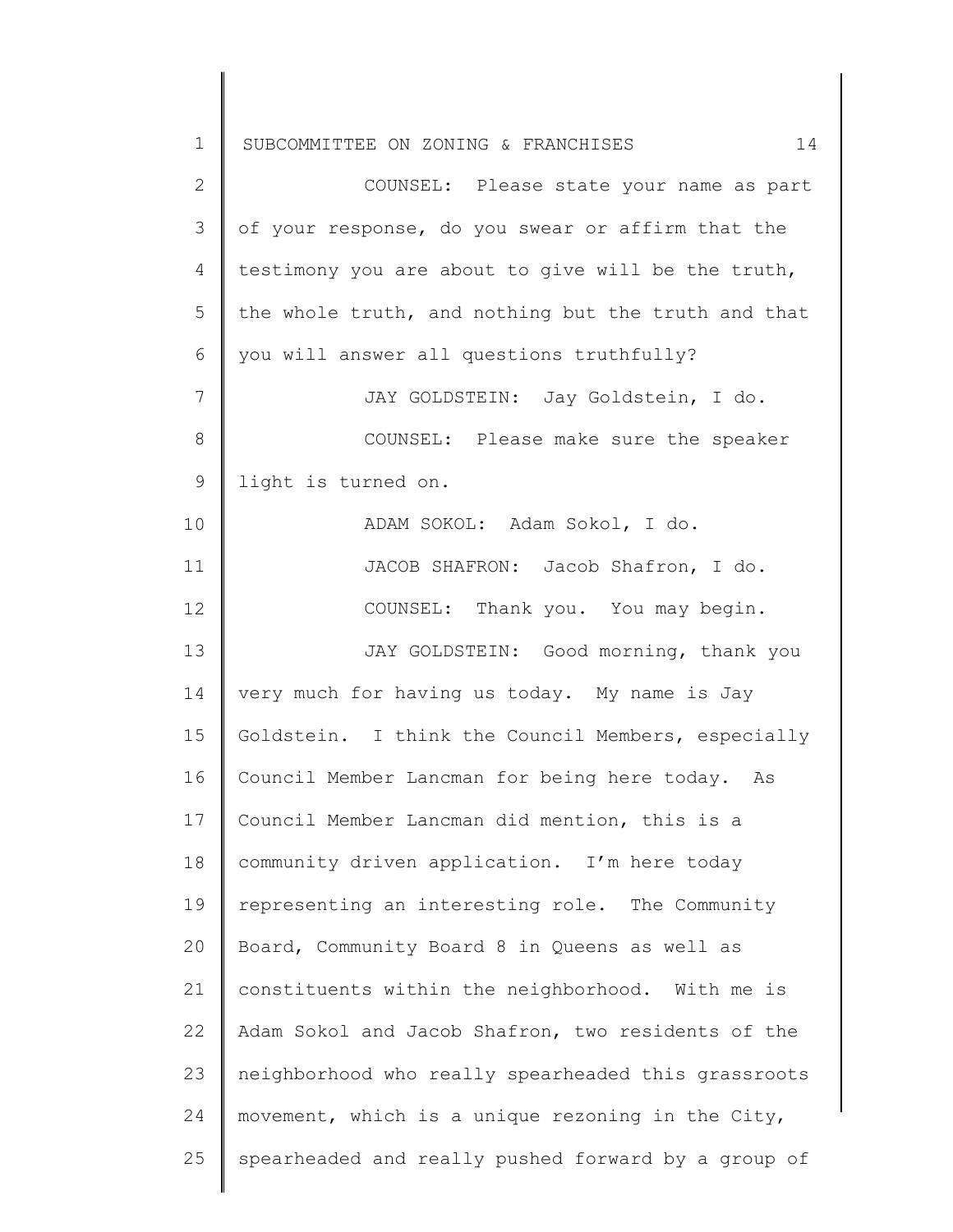| $\mathbf 1$    | 15<br>SUBCOMMITTEE ON ZONING & FRANCHISES                                    |
|----------------|------------------------------------------------------------------------------|
| $\overline{2}$ | community residents to preserve their community.<br>The                      |
| 3              | rezoning application before you encompasses two                              |
| 4              | areas, project area A and project area B. Project                            |
| 5              | area A and project area B combined have a total of                           |
| 6              | about 378 lots. Project area A is generally bounded                          |
| $\overline{7}$ | by 22 <sup>nd</sup> Avenue and Main Street, 77 <sup>th</sup> Avenue and Park |
| $8\,$          | Drive East, that encompasses 283 tax lots on 10 tax                          |
| 9              | blocks. Project area B is generally bounded by Union                         |
| 10             | Turnpike, Park Drive East, 78 <sup>th</sup> Avenue and Bly Place,            |
| 11             | encompasses 94 tax lots on 6 tax blocks. The project                         |
| 12             | area is well serviced by Mass transit. People can                            |
| 13             | take the express bus to the City, walk to the F train                        |
| 14             | or the E train and take buses throughout the Queens                          |
| 15             | area within a very easy walking distance. The                                |
| 16             | proposal seeks to change the R-2 to an R2X district.                         |
| 17             | The proposal will keep the single-family nature of                           |
| 18             | the neighborhood, will not allow for mass development                        |
| 19             | and will allow the property owners and the homeowners                        |
| 20             | to enlarge their lots to accommodate their larger                            |
| 21             | families and their existing families. As mentioned,                          |
| 22             | the FAR will go up from .5 to .85 with a 1.02 attic                          |
| 23             | allowance. It will decrease the rear yard from 30 to                         |
| 24             | 20 feet and as a benefit it will limit the heights on                        |
| 25             | houses to 35' as opposed to the sky exposure plan                            |

║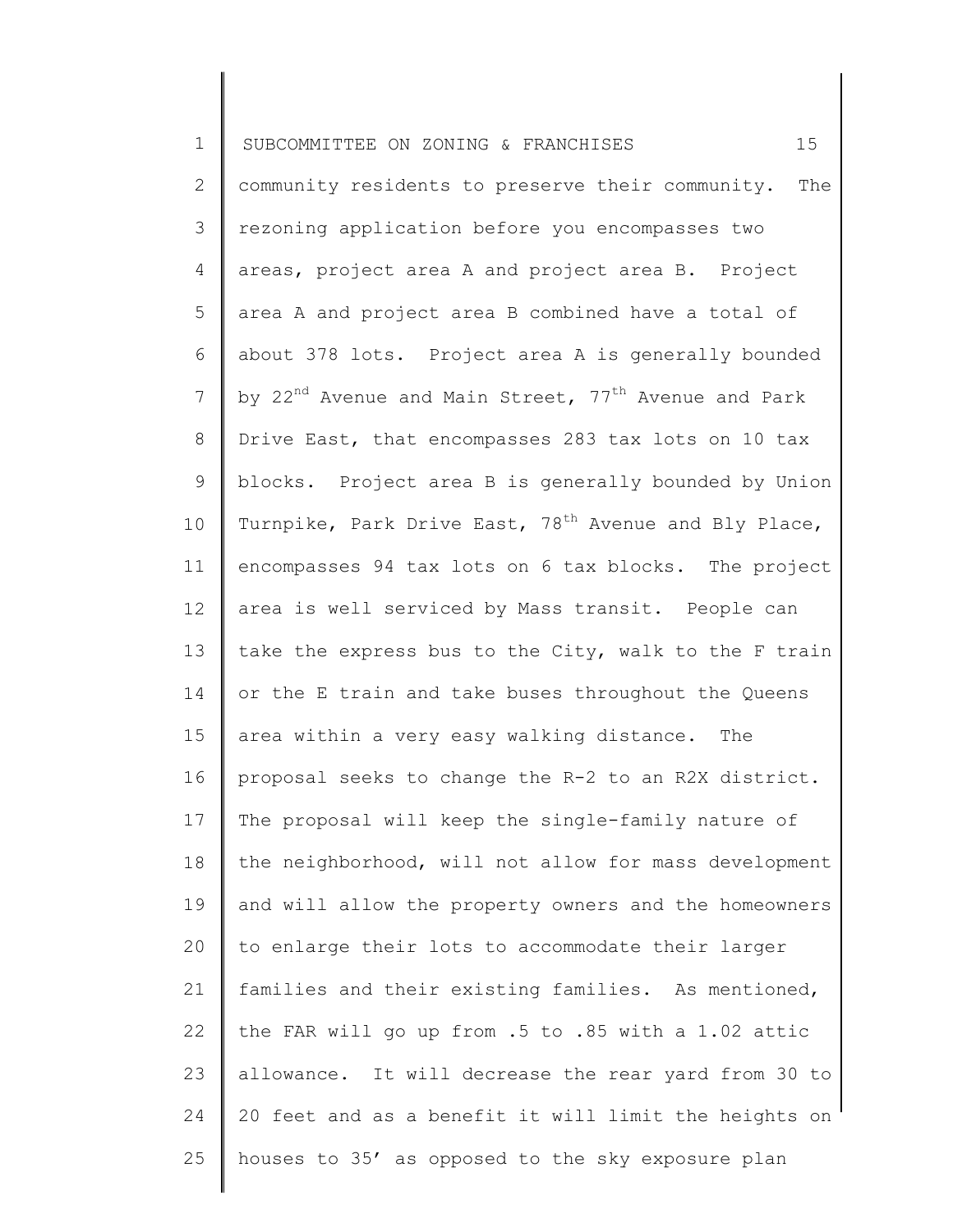| $\mathbf 1$    | 16<br>SUBCOMMITTEE ON ZONING & FRANCHISES             |
|----------------|-------------------------------------------------------|
| $\mathbf{2}$   | which currently exists. Here's a graph showing the    |
| $\mathcal{S}$  | difference between the existing zoning and the        |
| 4              | proposed zoning. As mentioned, not much will change   |
| 5              | in terms of the density. It's a single-family home    |
| 6              | area. Here's a pre-1961 house which has not yet been  |
| $\overline{7}$ | enlarged. Here's a picture of a home which has been   |
| 8              | enlarged under the current zoning. This home is       |
| 9              | indicative of the houses which are going up.          |
| 10             | However, they are shorter homes which don't allow for |
| 11             | larger kitchens and more bedrooms which is necessary. |
| 12             | Here's an additional picture of a pre-61 home with    |
| 13             | another home that was recently enlarged under the     |
| 14             | current zoning. If you have any questions, I'm happy  |
| 15             | to answer them.                                       |
| 16             | CHAIRMAN MOYA: Just two quick questions               |
| 17             | before I turn it over to Council Member Lancman. Can  |
| 18             | you just go back and just provide some additional     |
| 19             | detail regarding the height and yard requirements in  |
| 20             | a R2X district and how it differs from the R-2, R-A   |
| 21             | district.                                             |
| 22             | JAY GOLDSTEIN: Sure, so the major                     |
| 23             | difference that you will see in practicality is gonna |
| 24             | be at the rear yard. The rear yard right now is       |
| 25             | required at 30'. This will allow a 20' rear yard.     |
|                |                                                       |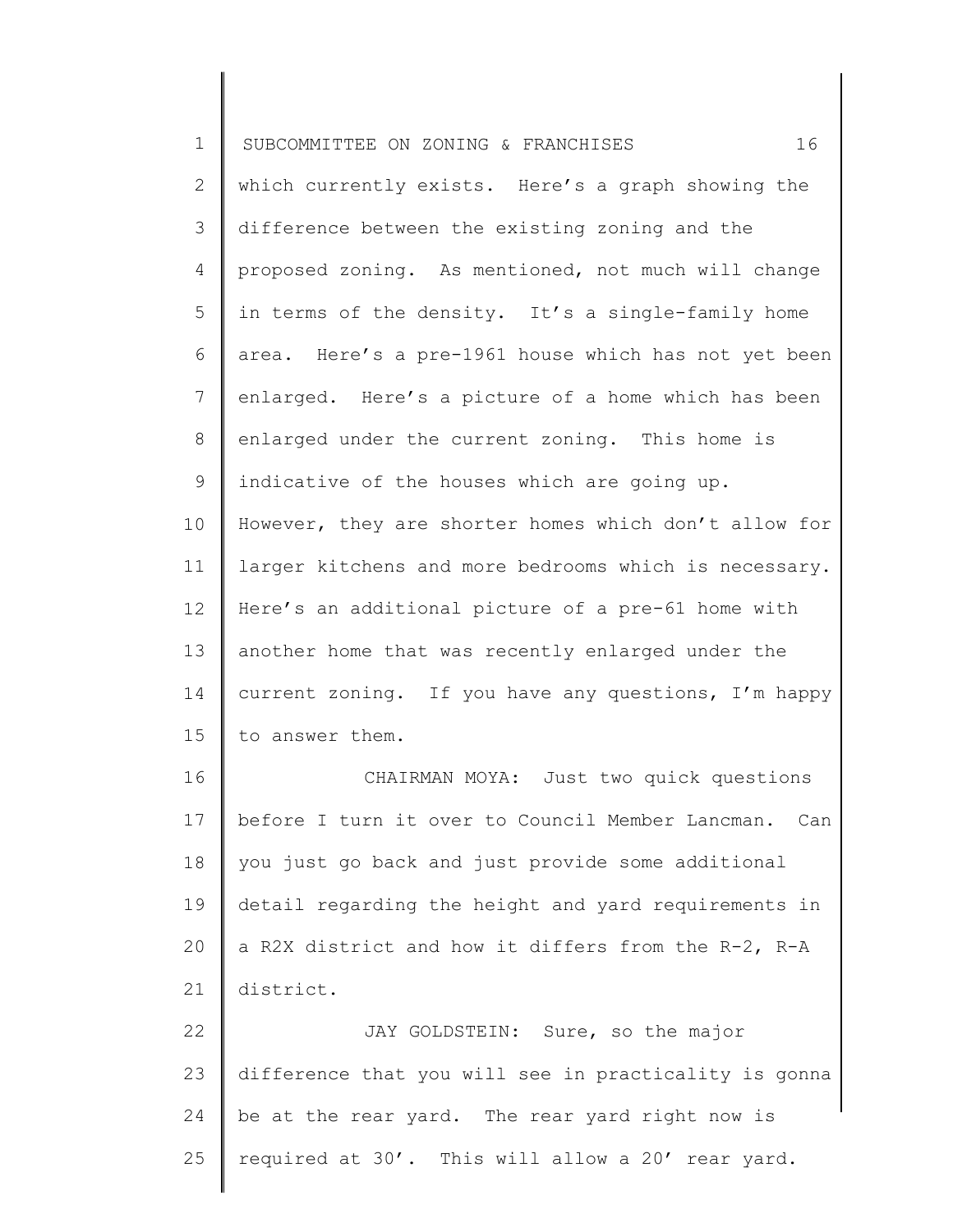| $\mathbf 1$    | 17<br>SUBCOMMITTEE ON ZONING & FRANCHISES             |
|----------------|-------------------------------------------------------|
| 2              | That's really the impetus for this is that we had a   |
| 3              | town hall meeting with City Planning where they       |
| $\overline{4}$ | explained that the current R-2, if you play with      |
| 5              | certain deductions, have a driveway in your first     |
| 6              | floor, you can really achieve a 1 FAR home as well.   |
| $7\phantom{.}$ | However, it's a taller home as opposed to a larger    |
| $8\,$          | home and this neighborhood is really the impetus for  |
| 9              | pushing this forward was to have larger dining rooms, |
| 10             | larger kitchens on the first floor and more bedrooms  |
| 11             | on the second floor which this rezoning will allow.   |
| 12             | The front yard stays the same. The side yards         |
| 13             | currently it's required 2 at $13'$ , 1 @ 5, 1 @ 8 as  |
| 14             | your minimum. The proposal will be 10', 1 @ 2 and     |
| 15             | 1 @ 8. However, giving the existing homes, we don't   |
| 16             | see many reapportionments so it's gonna be hard to    |
| 17             | really accommodate that since you're gonna be         |
| 18             | required to keep the minimum of 8' between the homes  |
| 19             | anyways so again the major difference in this is      |
| 20             | going to be at the rear of the home. In terms of the  |
| 21             | height, current height allows for a 25' front wall    |
| 22             | and then set back with sky exposure so you can have   |
| 23             | very tall houses. The proposal under the R2X would    |
| 24             | have a 21' front wall and the max. of the house would |
| 25             | be at 35' so it does cap you at a, essentially a      |
|                |                                                       |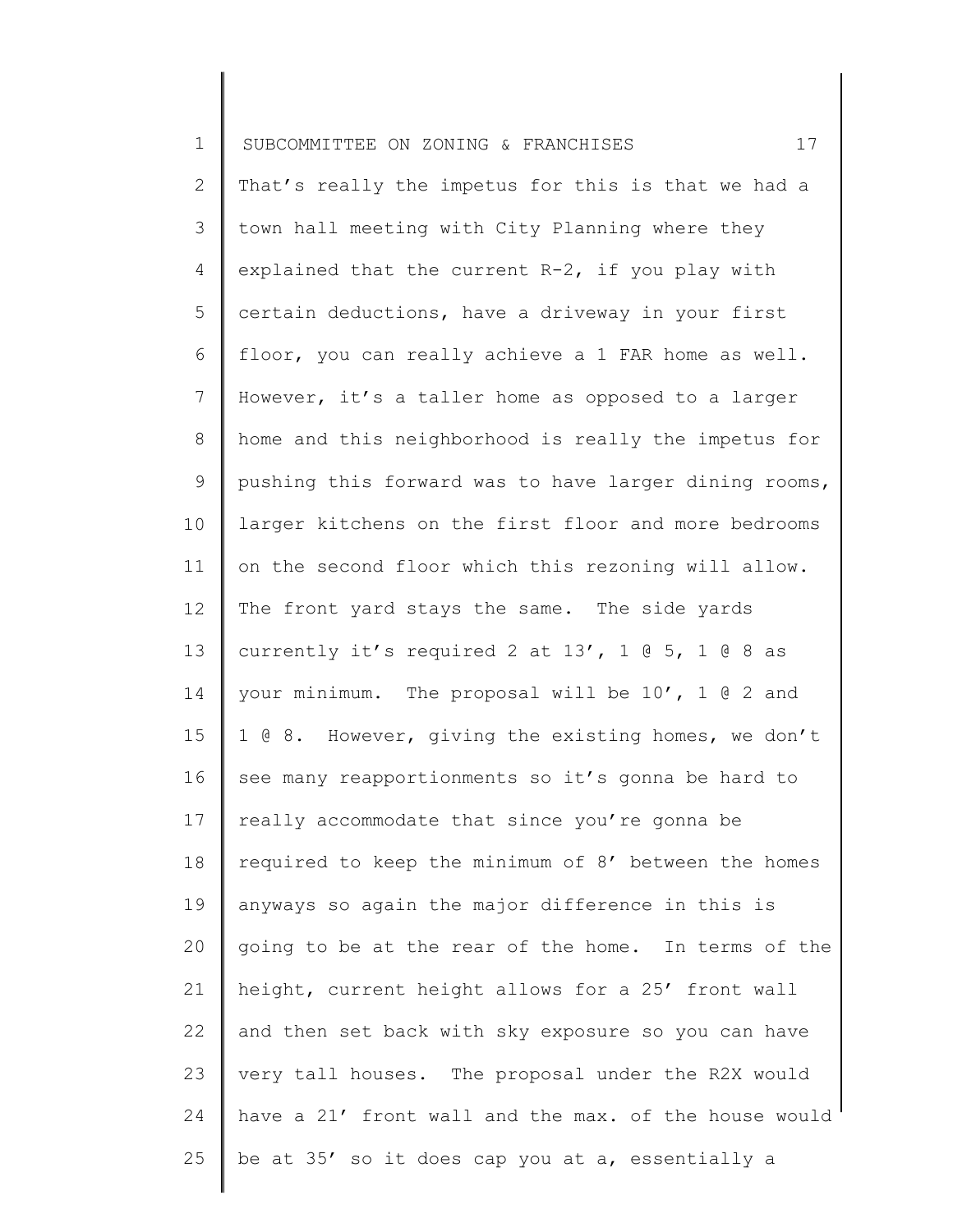1 2 3 SUBCOMMITTEE ON ZONING & FRANCHISES 18 three-story home as opposed to now where you can have a taller house.

4 5 6 CHAIRMAN MOYA: Got it and what type of expansions are the most common or anticipated in R2X district?

7 8 9 10 11 12 13 14 JAY GOLDSTEIN: We really anticipate it being at the rear of the home. While some of the homes such as this will obviously go under larger, more extensive enlargements in all directions, this house if they do seek to enlarge it will only be at the rear. This house again, a larger development but this home will, again, only be at the rear if they do seek to expand it.

15 16 CHAIRMAN MOYA: And just, last question. What other areas in the city are mapped R2X?

17 18 19 20 21 22 23 24 25 JAY GOLDSTEIN: So, there's, within Far Rockaway, there is an area of Far Rockaway by Beach 9<sup>th</sup> area, there's an R2X district and also in areas of Brooklyn, there's an R2X district. Both those areas have similar demographics, were meant to do similar things as our proposal is today. They've seemingly worked out very well. The City was happy with them and that's how we geared in and modeled our rezoning request.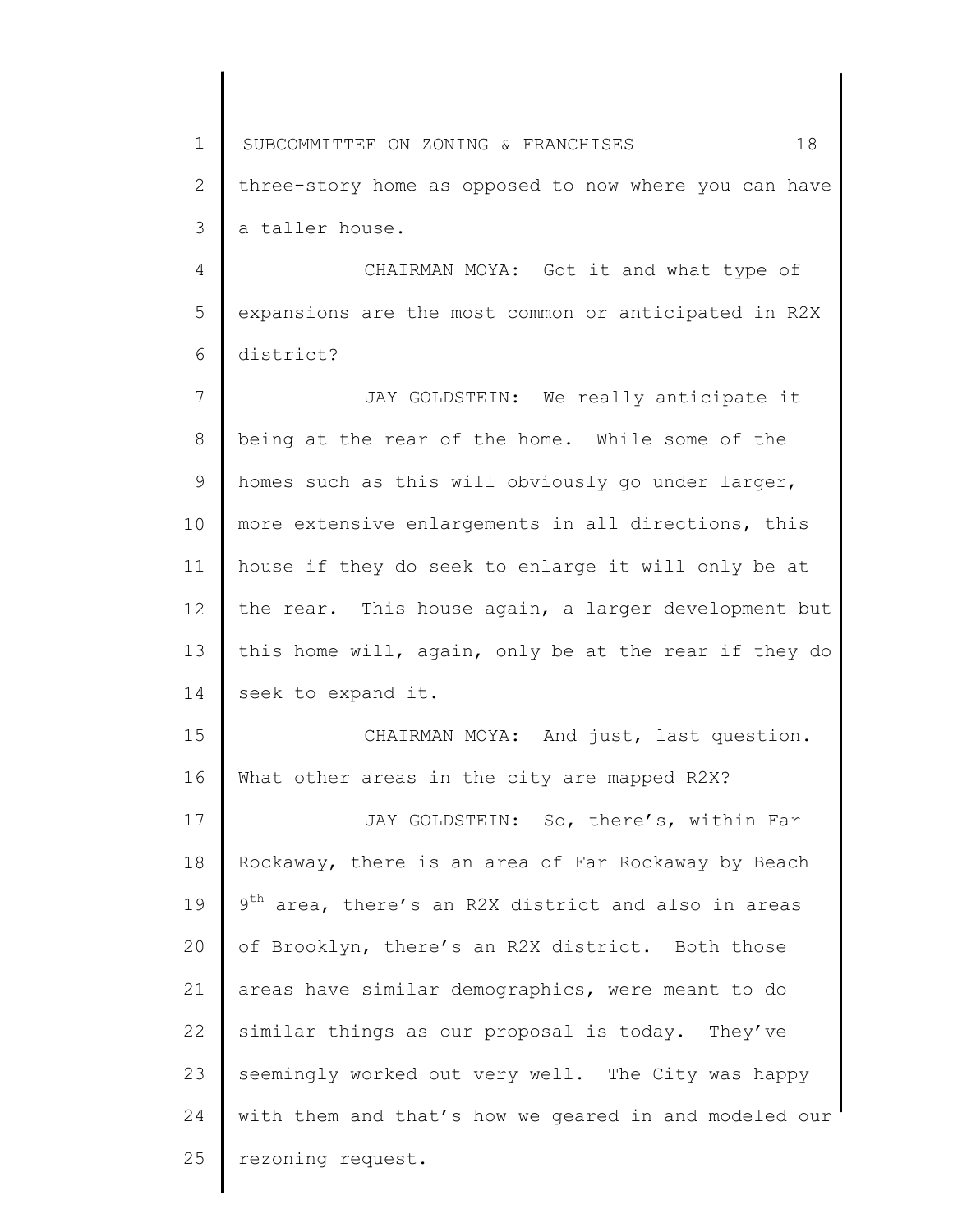2 3 4 CHAIRMAN MOYA: Great, thank you very much and now I want to turn it over to Council Member Lancman for some questions.

5 6 7 8 9 10 11 12 13 14 15 16 17 18 19 20 21 COUNCIL MEMBER LANCMAN: Thank you, if the residents of Kew Gardens Hills could just tell us why this is important for you and for the community. As I think has been said, this is not an application that is driven by City planning or something that I thought of, this is something that really came from the community so putting aside the height and FAR ratios and all the other technical talk, can you just tell the Subcommittee why this is important for the people who live in this area and what it means to this community to get this done? ADAM SOKOL: All right, I'm Adam Sokol. So, when I embarked on this program, I had built my home already. COUNCIL MEMBER LANCMAN: Just talk a little closer to the mic, please. ADAM SOKOL: I apologize for my cold,

22 23 24 25 Councilman Lancman. So, when I embarked on this project, I did it merely out of a lot of frustration on two separate sets. On the first one, friends were moving out of the neighborhood because they were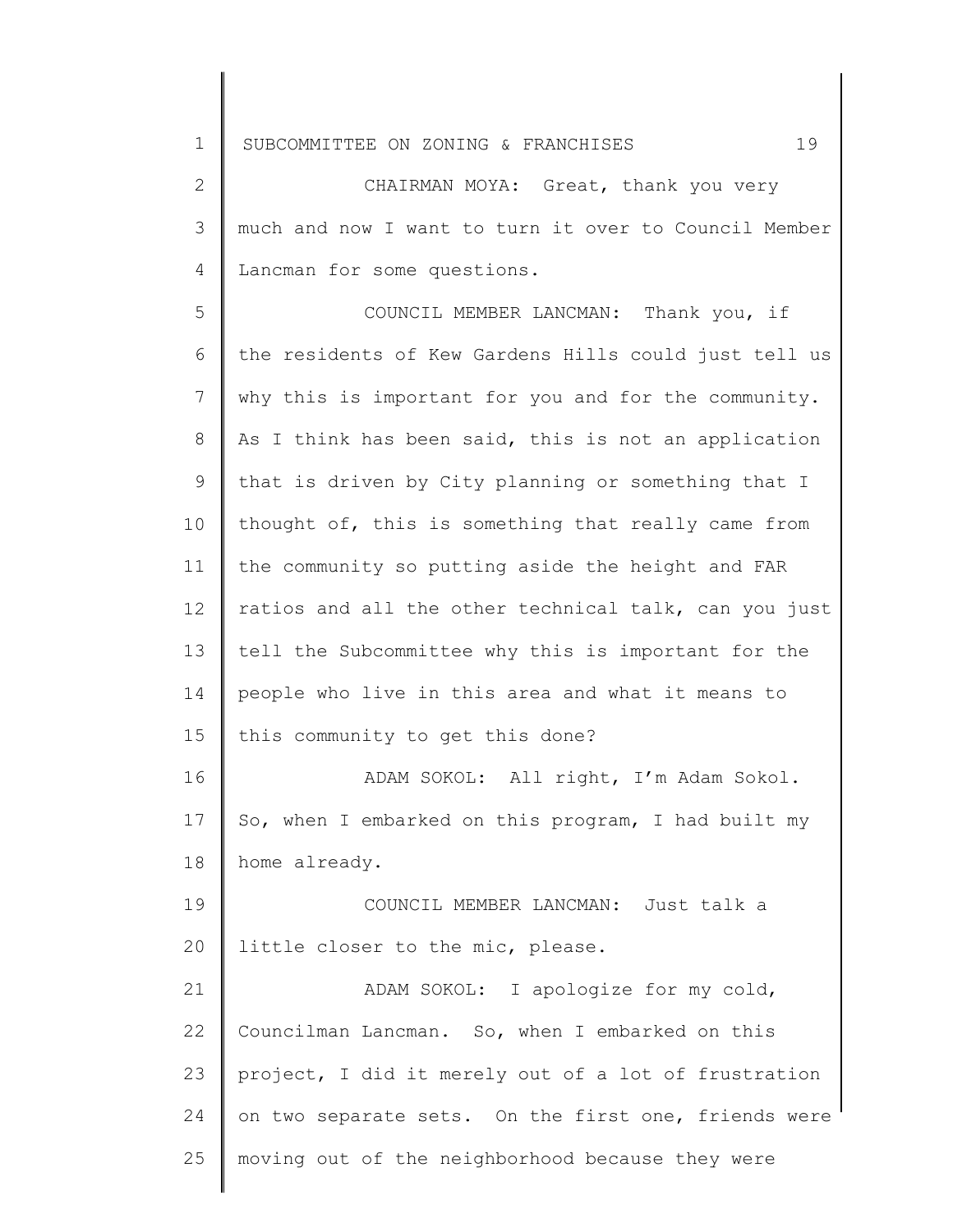| $\mathbf 1$    | 20<br>SUBCOMMITTEE ON ZONING & FRANCHISES             |
|----------------|-------------------------------------------------------|
| $\mathbf{2}$   | getting a lot more value in other neighborhoods and   |
| 3              | being able to build houses big enough that can, you   |
| 4              | know, suffice for their family. Second of all, I      |
| 5              | built my home already but went through four or five   |
| 6              | years with the City trying to get what I need and at  |
| $\overline{7}$ | the end of doing that, I did, and have a [Inaudible]  |
| $8\,$          | but it was just, it was a long, long tail and I just  |
| $\mathsf 9$    | wanted to try to do something good for the            |
| 10             | neighborhood to make it easier on others to stay and  |
| 11             | this is definitely a necessity. The plan, the R2X is  |
| 12             | something that works very well, and we basically had  |
| 13             | like a majority of the neighborhood all in favor for  |
| 14             | it so it's something that we're looking forward to    |
| 15             | and we could keep people around like Mr. Shafron in   |
| 16             | the neighborhood that was gonna run away to Long      |
| 17             | Island but we're gonna try and keep him here.         |
| 18             | JACOB SHAFRON: Thank you. Jacob Shafron               |
| 19             | so my mother grew up in the neighborhood. I grew up   |
| 20             | in the neighborhood. I currently purchased a house    |
| 21             | in the neighborhood. I haven't done anything with     |
| 22             | the home in anticipation of, you know, the R2X coming |
| 23             | through. I have four young kids. Space is always      |
| 24             | something that we need in terms of the house.         |
| 25             | Bedrooms for a large family. Relatives abroad who     |
|                |                                                       |

║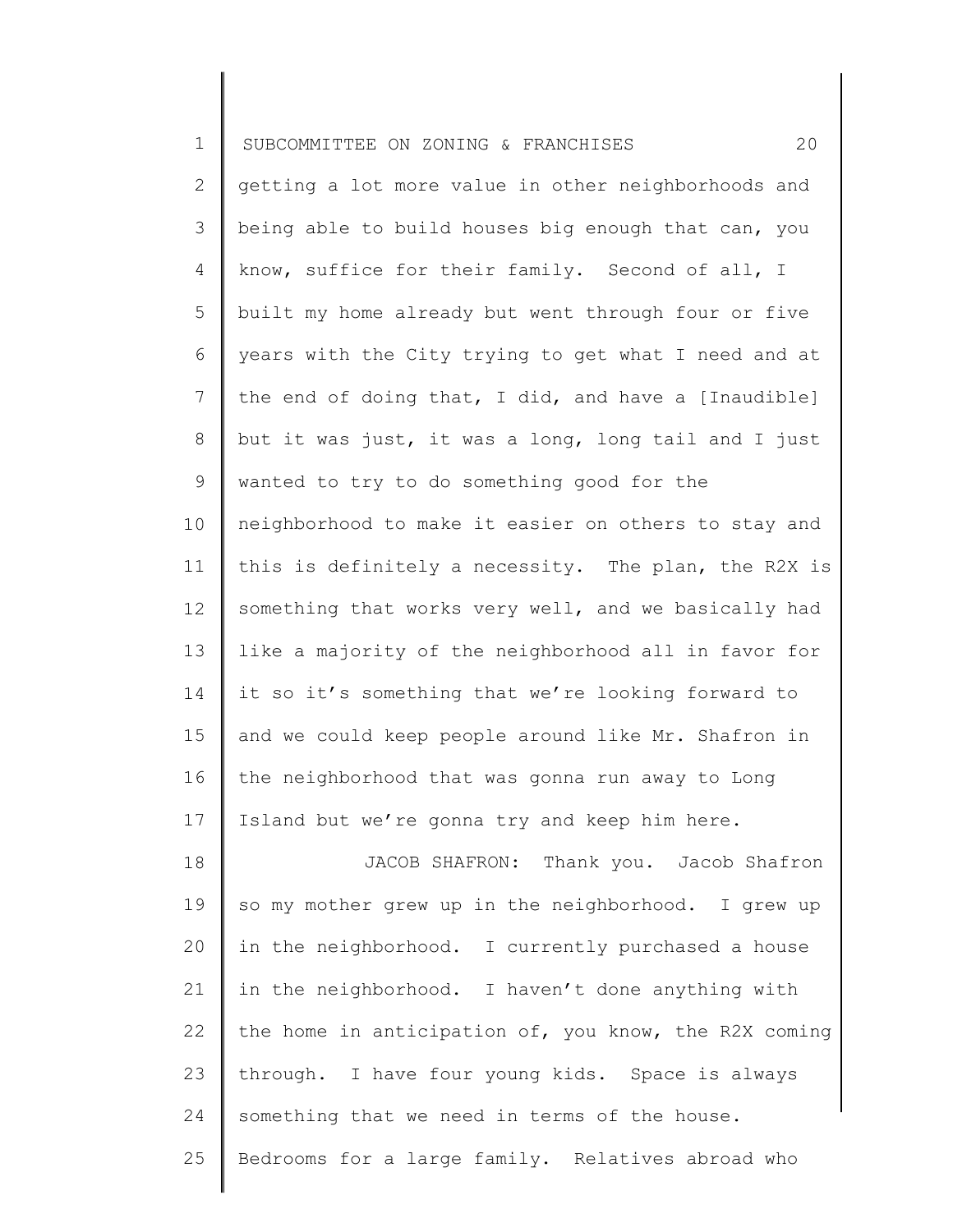| $\mathbf 1$ | 21<br>SUBCOMMITTEE ON ZONING & FRANCHISES             |
|-------------|-------------------------------------------------------|
| 2           | like to come in for holidays and so on. It's a        |
| 3           | challenge I guess to want to have a large home and    |
| 4           | this would give us the ability to do that. I know     |
| 5           | 10' makes a big difference. The side yards as well    |
| 6           | make a big difference in order to get us a bigger box |
| 7           | and the FAR we need. It's something that, you know,   |
| 8           | we had reached out to Jay early on. We had the        |
| $\mathsf 9$ | support of everyone and we're very appreciative we    |
| 10          | got to this point and we thank everyone for their     |
| 11          | time.                                                 |
| 12          | COUNCIL MEMBER LANCMAN: That's all I                  |
| 13          | have.                                                 |
| 14          | [pause]                                               |
| 15          | CHAIRMAN MOYA: Thank you very much for                |
| 16          | your testimony today. I'd like to call up the next    |
| 17          | panelist which is Sheena Kang.                        |
| 18          | [pause]                                               |
| 19          | SHEENA KANG: Morning.                                 |
| 20          | CHAIRMAN MOYA: Just make sure that the                |
| 21          | button is turned on.                                  |
| 22          | SHEENA KANG: Got it, thank you. Good                  |
| 23          | morning, Chair Moya, and members of the Subcommittee. |
| 24          | My name is Sheena Kang and I am a policy analyst at   |
| 25          | the Citizens Housing and Planning Council. Thank you  |
|             |                                                       |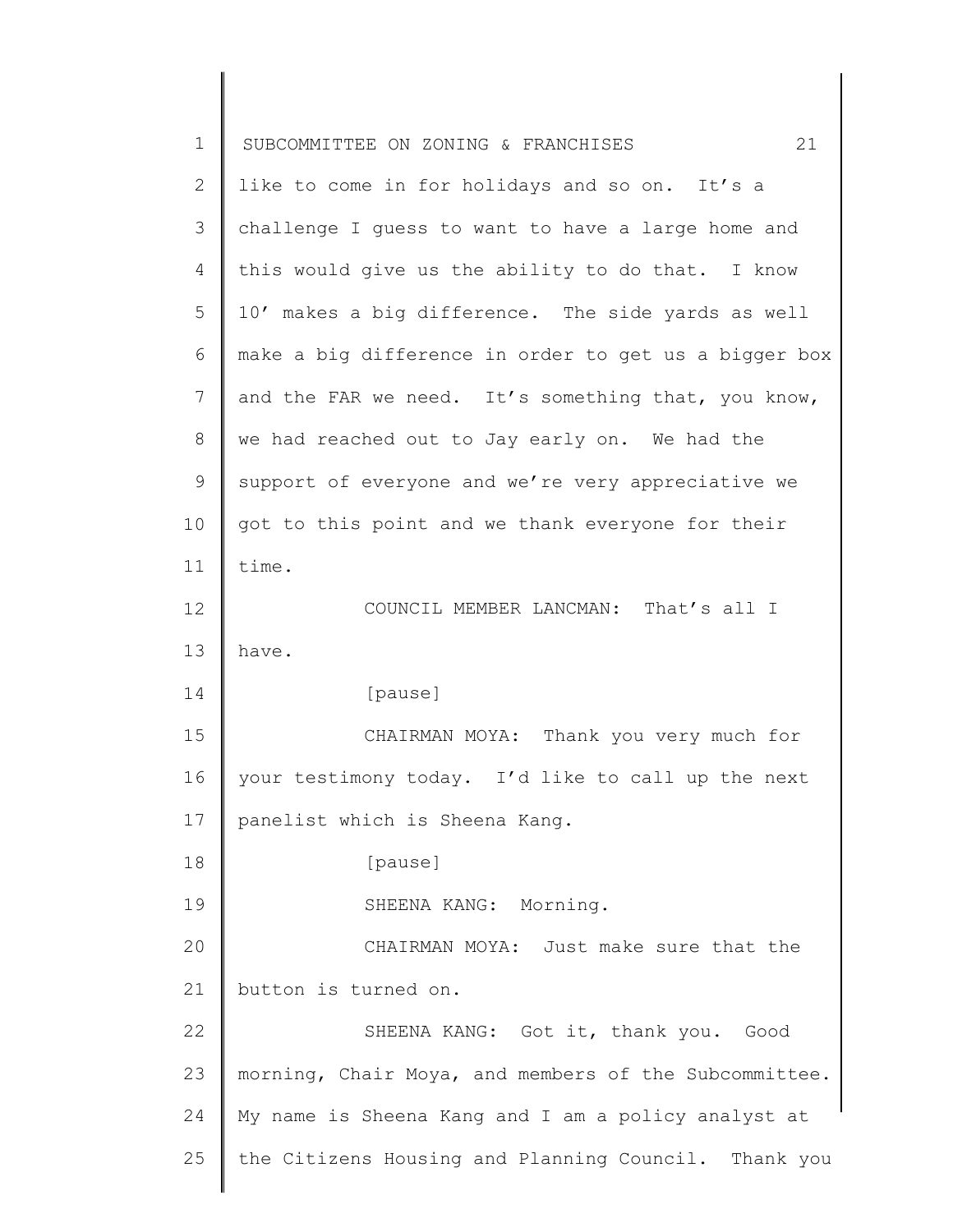| $\mathbf 1$     | 22<br>SUBCOMMITTEE ON ZONING & FRANCHISES             |
|-----------------|-------------------------------------------------------|
| $\mathbf{2}$    | for this opportunity to speak today about the Kew     |
| 3               | Gardens Hills rezoning. CHPC is a non-profit          |
| 4               | research organization that has helped initial public  |
| 5               | policy in New York since 1937. We are committed to    |
| 6               | the advancement of policies that enable the City's    |
| $7\phantom{.0}$ | housing stock to better meet the diverse and changing |
| 8               | needs of its population. We commend the Kew Gardens   |
| $\mathsf 9$     | Hills community for seeking the land use changes      |
| 10              | before us today which will better allow the local     |
| 11              | housing stock to meet the needs of growing resident   |
| 12              | families. Yet the details of the proposed actions     |
| 13              | also must be carefully considered. Cities across the  |
| 14              | U.S. are banning single family zoning to try to       |
| 15              | combat shortage of housing supply which is an issue   |
| 16              | that is all too familiar here in New York and in this |
| 17              | context, zoning changes to a single family area that  |
| 18              | would not allow for additional density should be      |
| 19              | thoroughly evaluated to ensure that their outcomes    |
| 20              | are optimal. CHPC is eager to see that the changes    |
| 21              | sought would reduce the minimum rear yard depth from  |
| 22              | 30' to 20', an allowance that is unique to R2X        |
| 23              | districts. This would allow for additional FAR with   |
| 24              | minimal impacts to your neighborhood, character or    |
| 25              | resident exposure to light and air. We commend the    |
|                 |                                                       |

║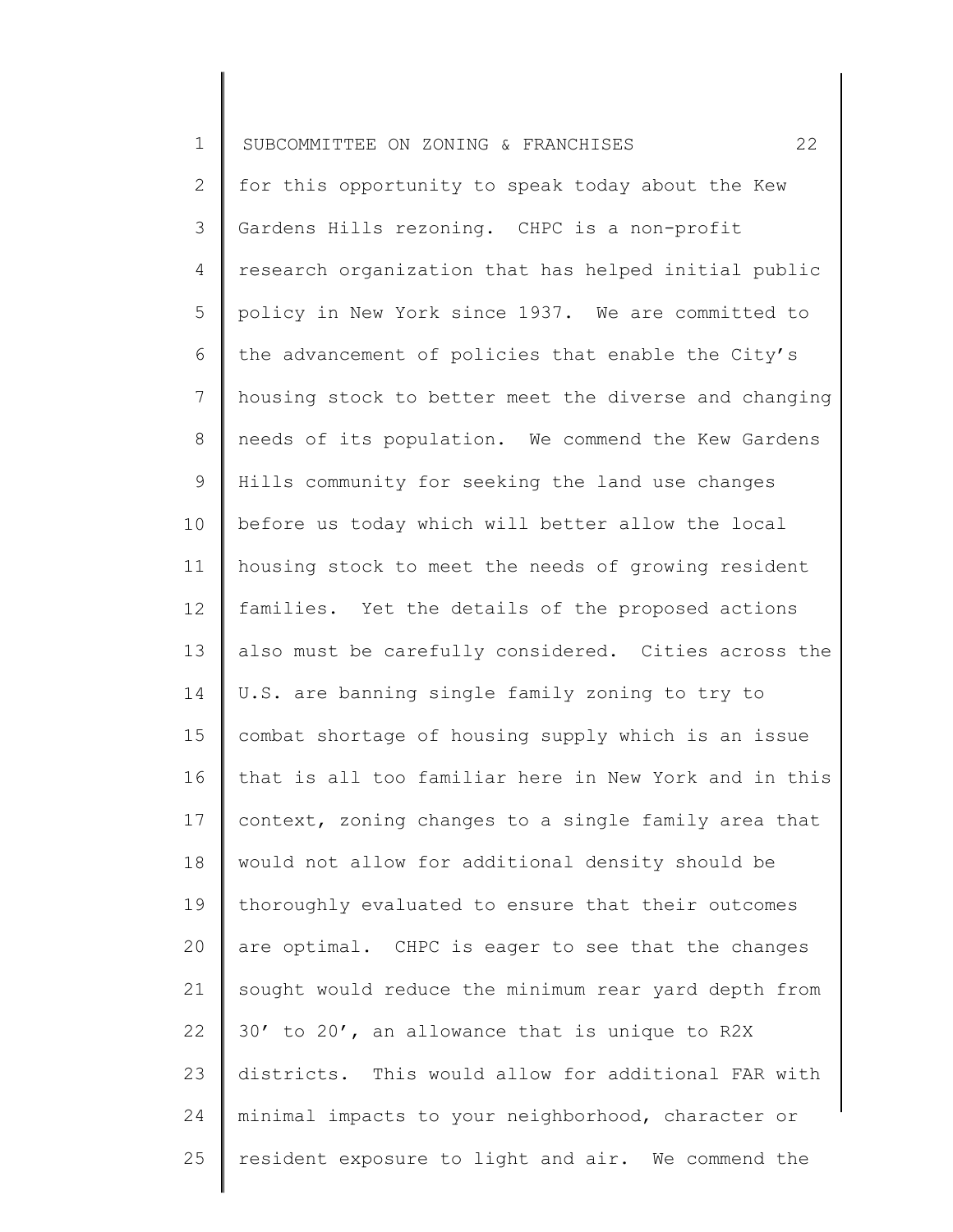| $\mathbf 1$     | 23<br>SUBCOMMITTEE ON ZONING & FRANCHISES             |
|-----------------|-------------------------------------------------------|
| $\overline{2}$  | applicants and City Planning and everyone involved in |
| 3               | this for pursuing this particular change and we would |
| 4               | also be enthusiastic to see the City explore options  |
| 5               | for incorporating this allowance into other low       |
| 6               | density residential zoning districts by recognizing   |
| $7\phantom{.0}$ | the desire to maintain the character, we would also   |
| $8\,$           | urge the consideration of two-family zoning or a      |
| $\mathsf 9$     | single-family zoning with the allowance for accessory |
| 10              | dwelling units. Families in Kew Gardens Hills today   |
| 11              | are growing and as a result, they're encountering the |
| 12              | need for larger homes and in the future, many of      |
| 13              | these same residents may wish to age in place. A      |
| 14              | secondary unit could allow for a caretaker to live on |
| 15              | site or provide a fixed income homeowner with         |
| 16              | supplemental income through rent and these are needs  |
| 17              | that CHPC has frequently encountered through our work |
| 18              | on basement apartment conversions and which are well  |
| 19              | worth anticipating ahead of time. In some housing     |
| 20              | needs in New York City are constantly fluctuating and |
| 21              | it is critical to maintain flexibility in the housing |
| 22              | stock so that it can react to our most pressing       |
| 23              | needs. We're happy to answer any questions you may    |
| 24              | about these suggestions and appreciate your time.     |
| 25              | Thank you very much.                                  |
|                 |                                                       |

∥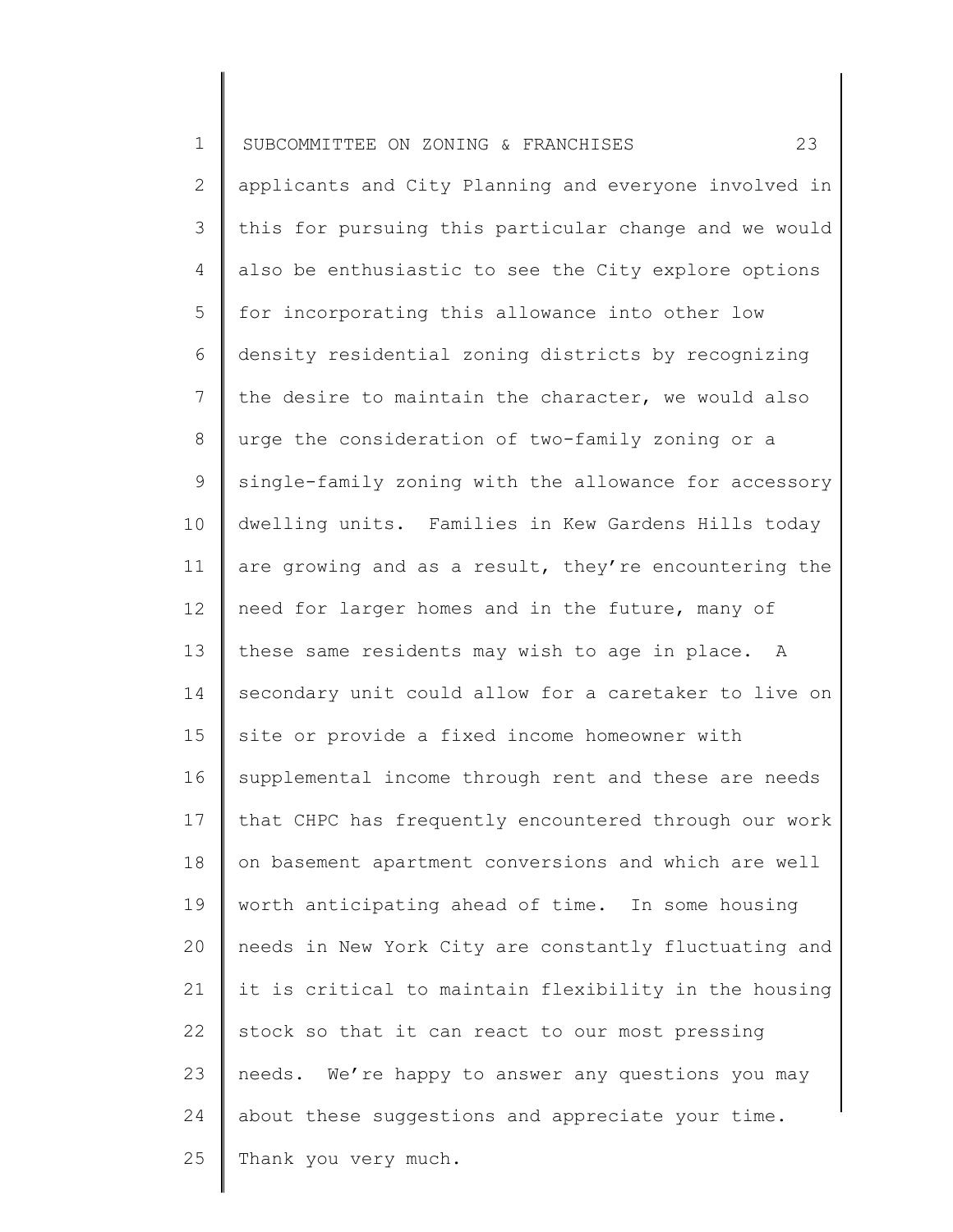1 2 3 4 5 6 7 8 9 10 11 12 13 14 15 16 17 18 19 20 21 22 23 24 25 SUBCOMMITTEE ON ZONING & FRANCHISES 24 CHAIRMAN MOYA: Thank you. Thank you for your testimony today. Are there any other members of the public who wish to testify? Seeing none, I now close the public hearing on this application. We're going to pause for a minute to keep the vote open. [pause] CHAIRMAN MOYA: Council Member Levin, I now ask Counsel to continue our vote for today. COUNSEL: On the continuing vote on the Land Use items. Council Member Levin? COUNCIL MEMBER LEVIN: Aye on all. COUNSEL: By a vote of 6 in the affirmative, 0 in opposition and no abstentions, the item is approved and referred to the full Land Use Committee. CHAIRMAN MOYA: We have been joined by Council Member Reynoso. COUNSEL: On the continuing vote on the Land Use items. Council Member Reynoso? COUNCIL MEMBER REYNOSO: Thank you so much. I vote aye. COUNSEL: No problem, by a vote of 7 in the affirmative, 0 in the negative and no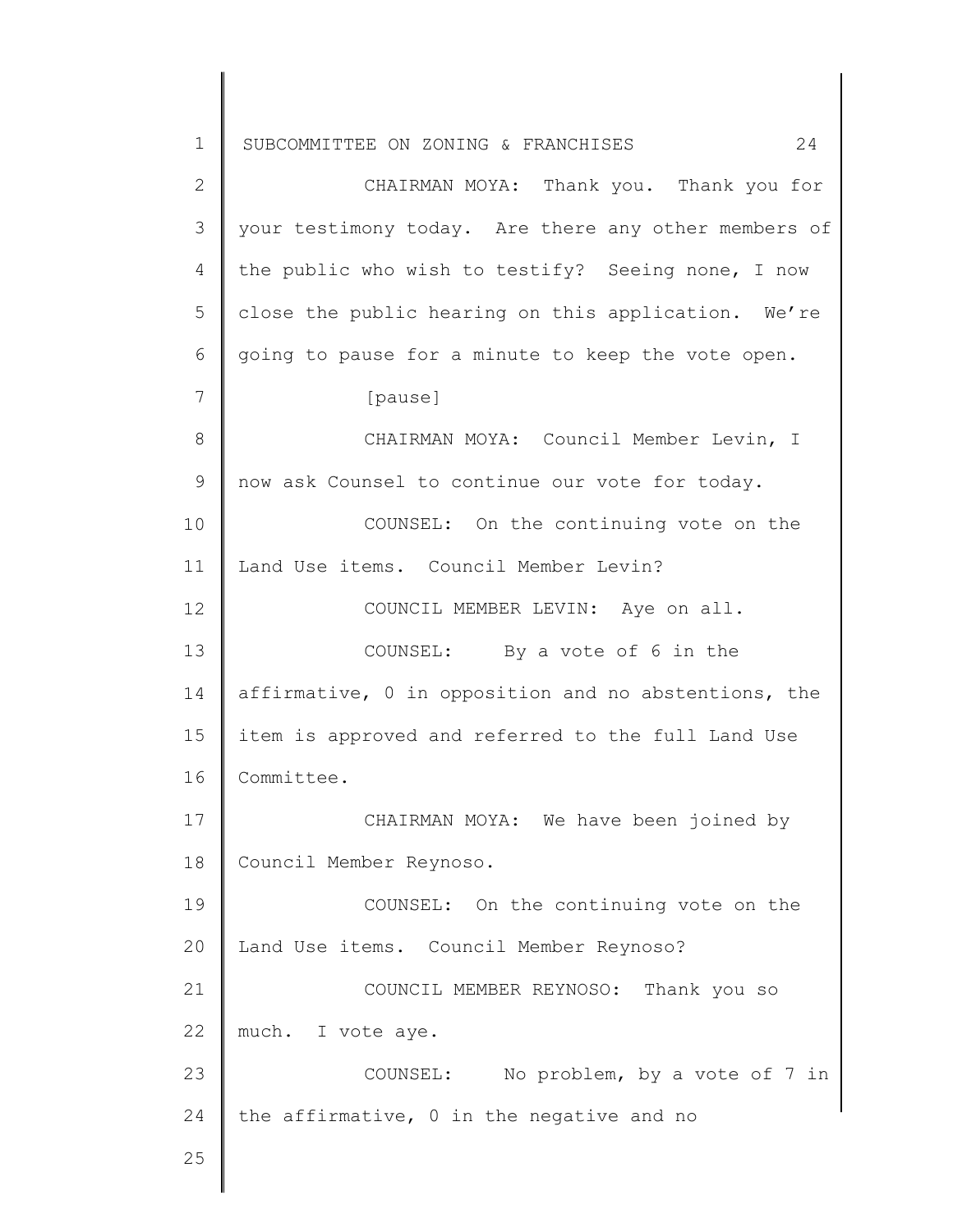1 2 3 SUBCOMMITTEE ON ZONING & FRANCHISES 25 abstentions, the item is approved and referred to the full Land Use Committee.

4 5 6 7 8 9 10 11 12 13 14 15 16 17 18 19 20 21 22 23 24 CHAIRMAN MOYA: Thank you and this concludes today's meeting. I'd like to take a point of privilege to acknowledge that this is John White's last hearing today. He is moving on to bigger and better things and I couldn't be more grateful and thankful for his work and service. I know that he's made me a better chair and I just want to wish him all the best in his future endeavors. He has been a tremendous help and support to me and my staff, so John White thank you so much for your service. We wish you all the best and God speed. I would like to thank the members of the public, my colleagues, Counsel and land use staff for attending. This meeting is hereby adjourned. [gavel]